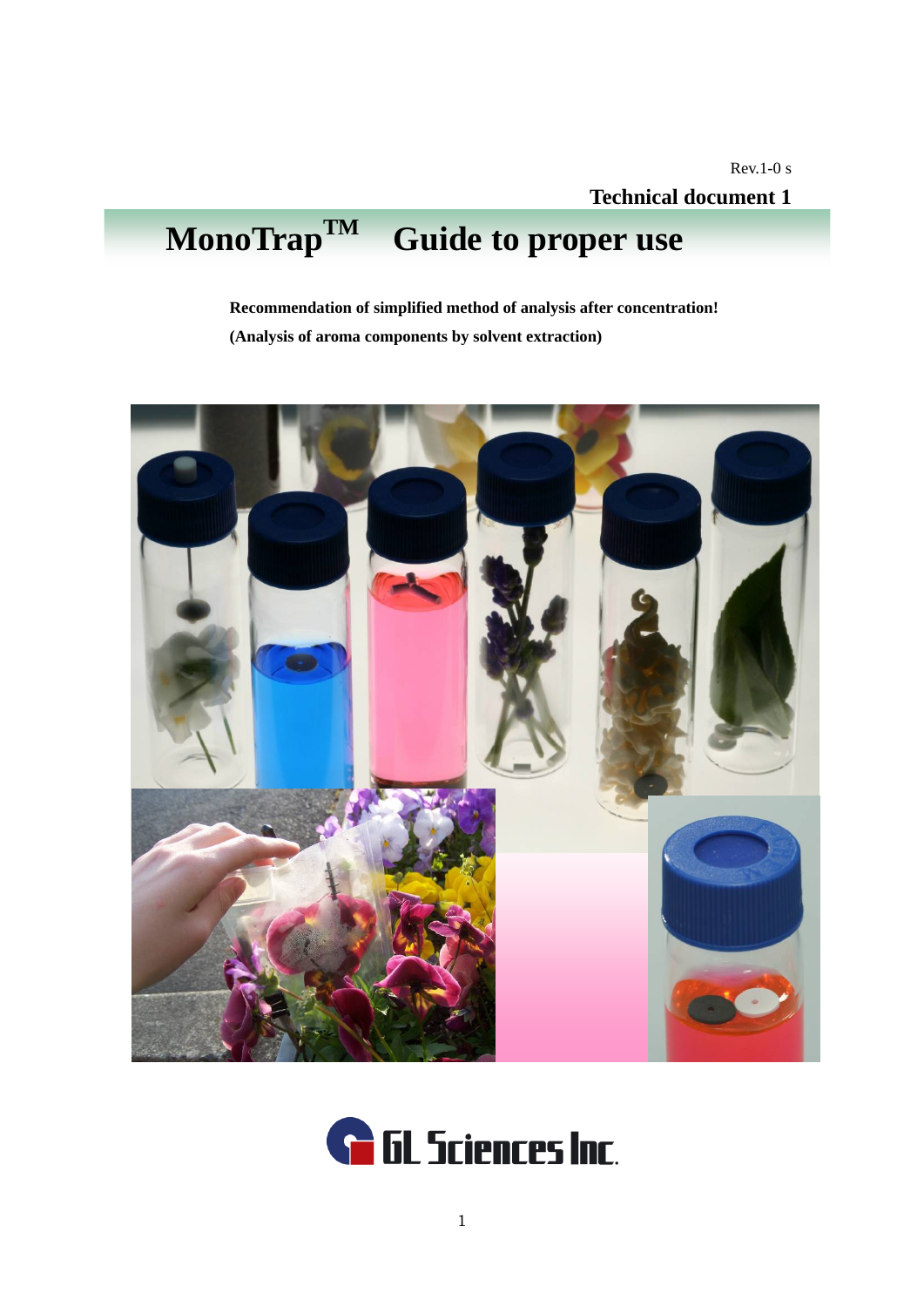# **Preface**

This document provides examples of how to collect samples and extract solvents using the MonoTrap<sup>TM</sup> and provides the information needed to accomplish these tasks with expertise. Please read this document before using the product.

- Based on Monolithic technologies, Merck KGaA, Darmstadt, Germany.

# **Table of Contents**

- 1. What is MonoTrap<sup>TM</sup>?
	- **1-1 Summary of sampling and extraction by MonoTrapTM**
	- **1-2 Types and selection of MonoTrapTM**
	- **1-3 Precautions when using the MonoTrapTM**

# **2. Comparison of performances with other manufacturer's products**

**2-1 Comparison of performances in the collection of actual sample (comparison between fiber type and MonoTrapTM)** 

**2-2 Comparison with other manufacturer's product in the octanol/water partition coefficient (LogP)** 

## **3. Collection of a gaseous sample**

- **3-1 Sampling time and Recovery rate of gaseous sample**
- **3-2 Sampling temperature and Recovery rate of gaseous samples**

#### **4. Sampling of water-soluble samples**

- **4-1 Principles of sampling water-soluble samples**
- **4-2 Water-octanol partition coefficient of sample and Recovery rate**

#### **4-3 Comparison of sampling methods of samples in water**

- **4-3-1 Consequences of salting-out of water samples**
- **4-3-2 Consequences of difference in sampling time of water samples**
- **4-3-3 Consequences of pH control**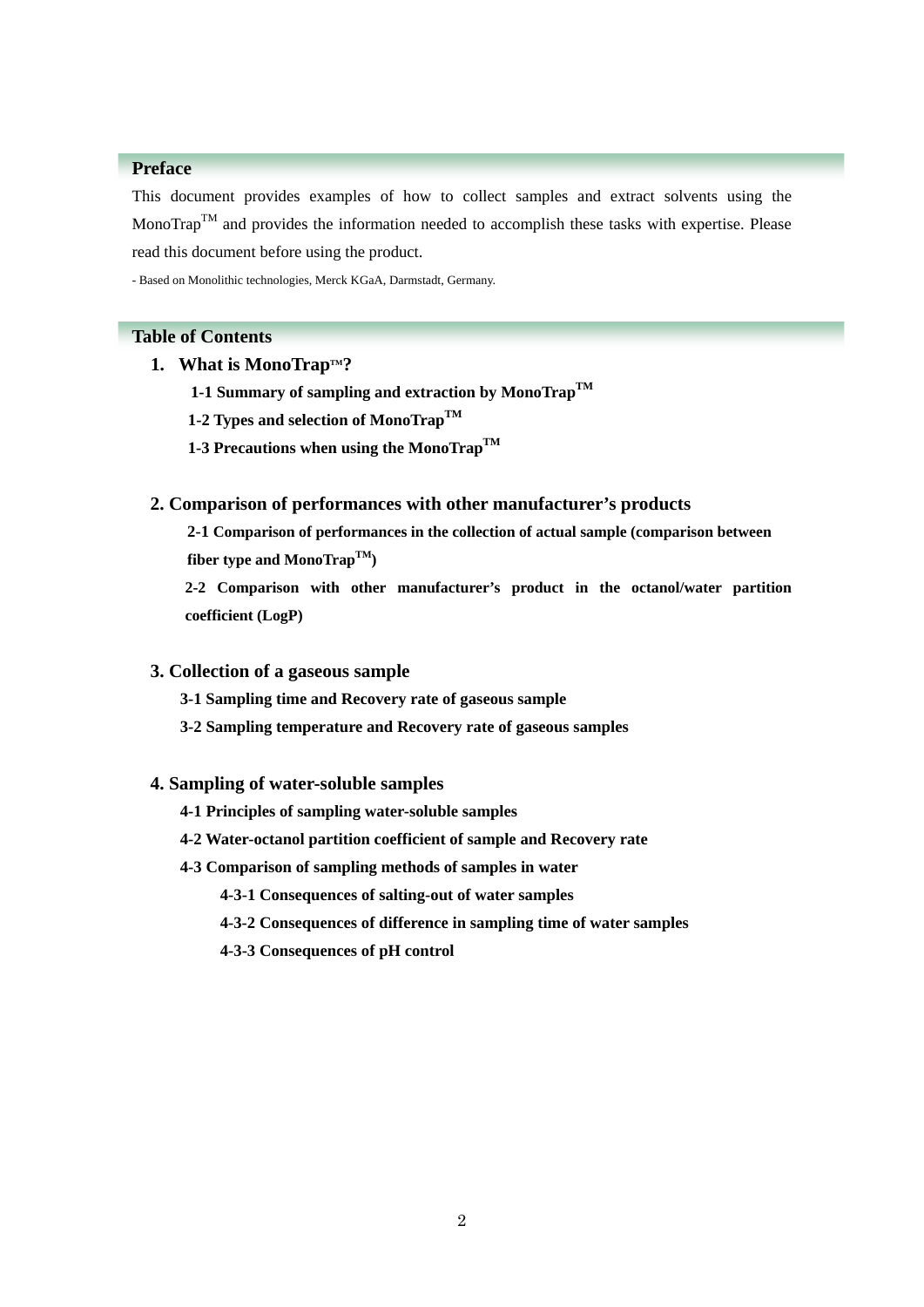# **5. Analysis operation after sampling**

- **5-1 The most suitable method of solvent extraction** 
	- **5-1-1 Extraction time**
	- **5-1-2 Comparison of recovery rate by different solvents**
- **5-2 Reproducibility and quantitativeness of extraction efficiency (linearity)**
- **5-3 Detection limit**

# **6. Analysis method using peripheral accessories**

- **6-1 Introduction to useful peripheral accessories**
- **6-2 Measurement of procedural blank**
- **6-3 Head space sampling**
- **6-4 Stirring sampling**
- **6-5 Passive sampling**
- **6-6 Solvent extraction**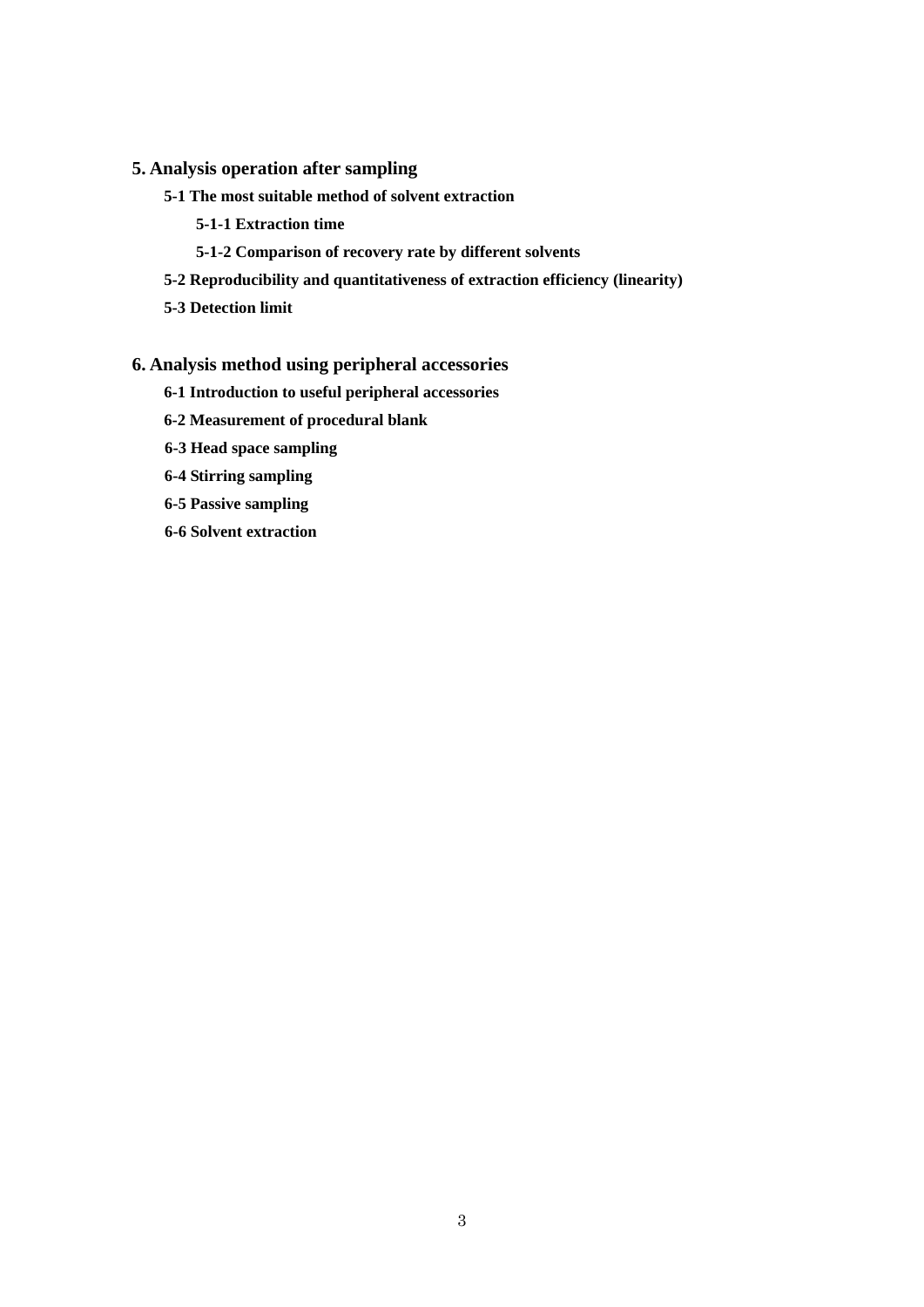**Conventional sampling media used for this purpose, including SPME, are in the form of sticks or stirrer bars coated in silicon polymer to a thickness of several microns using a process of chemical bonding. The small surface area and thin coatings have disadvantages that include poor Recovery rate and the need for a long sampling time. The newly released MonoTrapTM is a collector developed using a completely new technique. It has a porous silica surface, which extends the surface area, and contains activated carbon, which provides adsorption capacity. The device can therefore be used as a tool for analysis with a high level of sensitivity that enables good Recovery rate within a short time.** 

#### **The recommended simplified method of analysis after concentration**

 $\circ$  Is it possible to analyze aroma components after concentration simply and inexpensively?

 ${\rm O}$  Is it possible to analyze multiple samples after concentration inexpensively?

 $\circ$  Is it possible to perform analysis after concentration simply, if not as simple as the thermal desorption method?

**MonoTrapTM has been developed in response to these requirements and offers a simplified method of analysis after concentration.** 

# **1.What is MonoTrap™?**

Mono $\text{Trap}^{\text{TM}}$  is an adsorptive made mainly of high-purity silica. The product features a through-pore (due to the monolith structure (Mesopore) of the silica base) and a large surface (due to the pores within the silica frame).

MonoTrap<sup>TM</sup> is available in two types, one that has the same characteristics as general silica gel and one whose silica frame contains an adsorption medium (activated carbon). The silica frame of both types is linked with ODS groups by chemical bond and is inactivated to become collection medium.

MonoTrap<sup>TM</sup> can be viewed as a new hybrid adsorptive having a large surface area and possessing the features of silica gel, activated carbon and the ODS group.



Mono $\text{Trap}^{\text{TM}}$  is available in two configurations, a disk type and a rod type.

**Through-pore** 

**Mesopores dotted on the structure**  Enlarged view of a section of the MonoTrap<sup>TM</sup>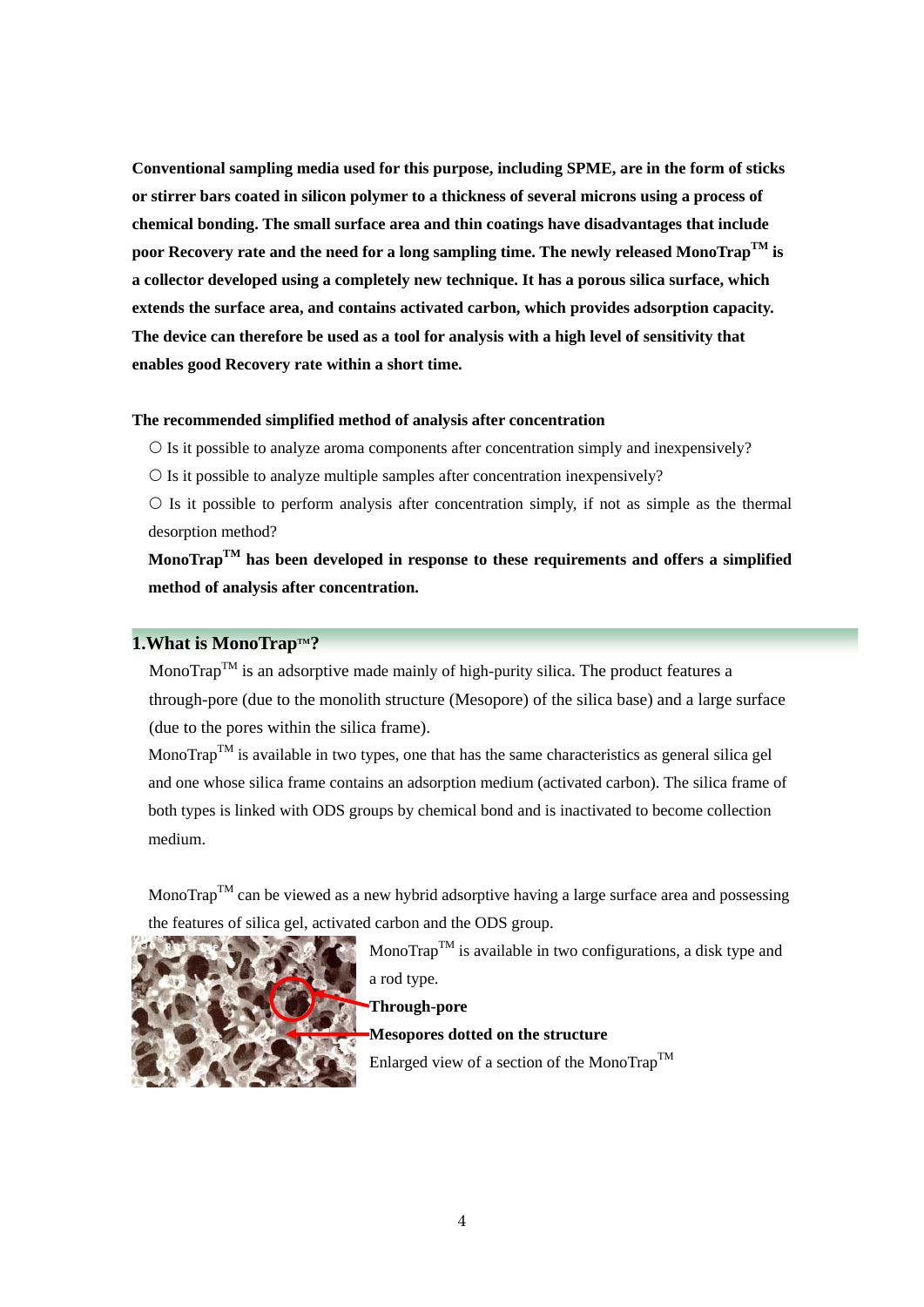# **1-1 Summary of sampling and extraction by MonoTrapTM**

Most SPME fiber kits currently available on the market contain PDMS (polydimethylsiloxane), PDMS/DVB (divinylbenzene) or carbon.

It is reported that these SPME kits have small surface areas and small trapping capacity, with Recovery rate of a few percent to 30 percent. In addition, their thick PDMS coat, which helps in sampling, requires contains considerable time to obtain vapor-liquid equilibrium or liquid-liquid equilibrium, thereby extending the sampling time and causing the efficiency to deteriorate.

Compared with these, MonoTrap<sup>TM</sup> has higher efficiency as shown below, with high trapping ability, requiring only a short time for sampling (at the time of vapor sampling in a hermetically sealed vial). This high level of efficiency is due to:

- 1. A large surface area of  $150 \text{ m}^2/\text{g}$  or more, thanks to its monolithic structure;
- 2. Activated carbon present inside and outside the frame; and
- 3. ODS groups chemically bonded to its surface.

These factors work in unison to provide a high level of efficiency.

Recovery rate

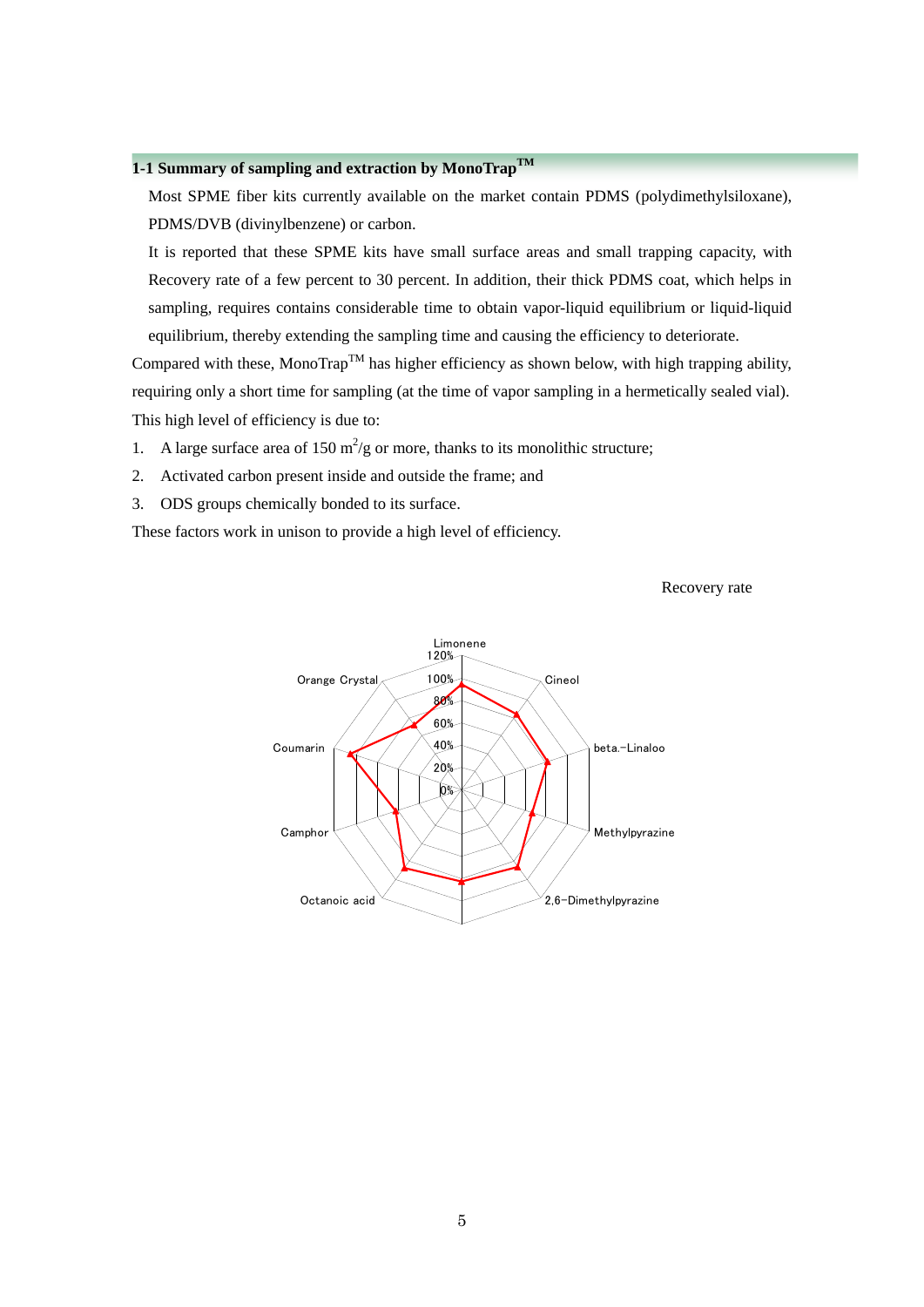## **Sampling and extraction by MonoTrapTM**

When sample passes through the through-pores in a monolithic structure, the sample is trapped by ODS groups chemically bonded to the surface of the silica structure or by activated carbon present inside and outside the structure.

Such trapping is performed all over the large surface area of at least 150  $\text{m}^2/\text{g}$ , which allows a high level of efficiency.



**Illustration of sampling by MonoTrapTM** 

trapping of larger amount of sample, which is another characteristic of MonoTrap<sup>TM</sup>. Therefore, good measurement sensitivity can be obtained despite dilution due to solvent extraction. One of the advantages of a monolithic structure is that the through-pores significantly reduce the resistance of the flow path. Therefore, the extraction solvent can be easily diffused throughout the entire structure and can effectively come into contact with ODS groups or activated carbon, so that the sampling and extraction take less time. Moreover, the large surface area ensures the

→ A significantly large surface area enables efficient trapping.

#### **E xtraction (desorption of sample)**

remains in contact with the entire surface to create speedy desorption of the sample. Only a small amount of solvent allows almost complete desorption. Likewise, when extracting the solvent, the full amount of the solvent enters the through-pores and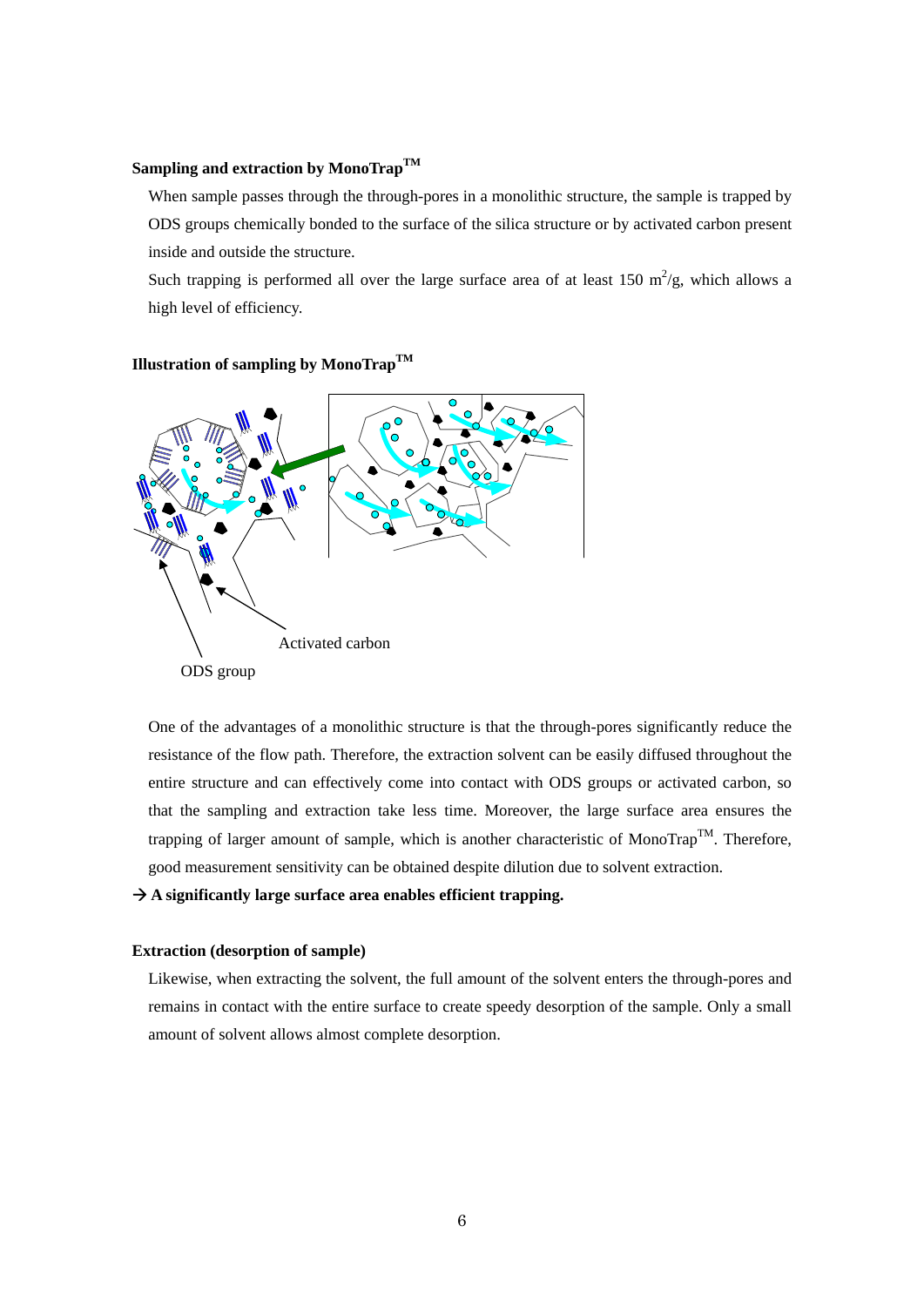# **1-2 Types and selection of MonoTrapTM**

# **Types of MonoTrapTM**

| cat.No     | Product name   | Shape        | <b>Size</b>                               | Activated carbon              | Functional group |
|------------|----------------|--------------|-------------------------------------------|-------------------------------|------------------|
| 1050-72101 | MonoTrap DCC18 | <b>IDisk</b> | <b>IO.D.10mmx thick 1mm</b>               | Contained                     | C <sub>18</sub>  |
| 1050-72201 | MonoTrap RCC18 | <b>Rod</b>   | $[O.D.2.9$ mmxl.D.1mm $x$ Hight 5mm       | Contained                     | C <sub>18</sub>  |
| 1050-71101 | MonoTrap DSC18 | <b>IDisk</b> | <b>IO.D.10mmx thick 1mm</b>               | Not Contained C18             |                  |
| 1050-71201 | MonoTrap RSC18 | <b>Rod</b>   | O.D.2.9 mmxl.D.1mm x <sub>Hight</sub> 5mm | Not Contained C <sub>18</sub> |                  |
|            |                |              |                                           |                               |                  |

# **MonoTrapTM DCC18**

Disk type with a diameter of approximately 10 mm and a thickness of 1 mm, containing ODS groups and activated carbon; this type has large section area, enabling trapping of a large amount of sample (50 pieces contained in a set).

# **MonoTrapTM RCC18**

Rod type with a diameter of approximately 2.9 mm and a height of 5 mm and with a through hole of 1 mm, containing ODS groups and activated carbon; this type is intended for screening analysis and for a high-concentration sample (50 pieces in a set).

The rod type does not require any dedicated extraction bottle, but the extraction can be performed using an insert (Cat No. 1030-41403) for an automatic sampler.

In the case of an automatic sampler that allows the angle at which the needle is inserted into the vial to be adjusted, the analysis can be performed without changing bottles (50 pieces in a set).

(The angle at which the needle is inserted should be adjusted to at least 10 mm from the lowest position.)

# **MonoTrapTM DSC18**

Disk type with a diameter of approximately 10 mm and a thickness of 1 mm, not containing ODS groups or activated carbon (50 pieces in a set)

# **MonoTrapTM RCC18**

7

Rod type with a diameter of approximately 2.9 mm and a height of 5 mm and with a through hole of 1 mm, not containing ODS groups or activated carbon (50 pieces in a set)





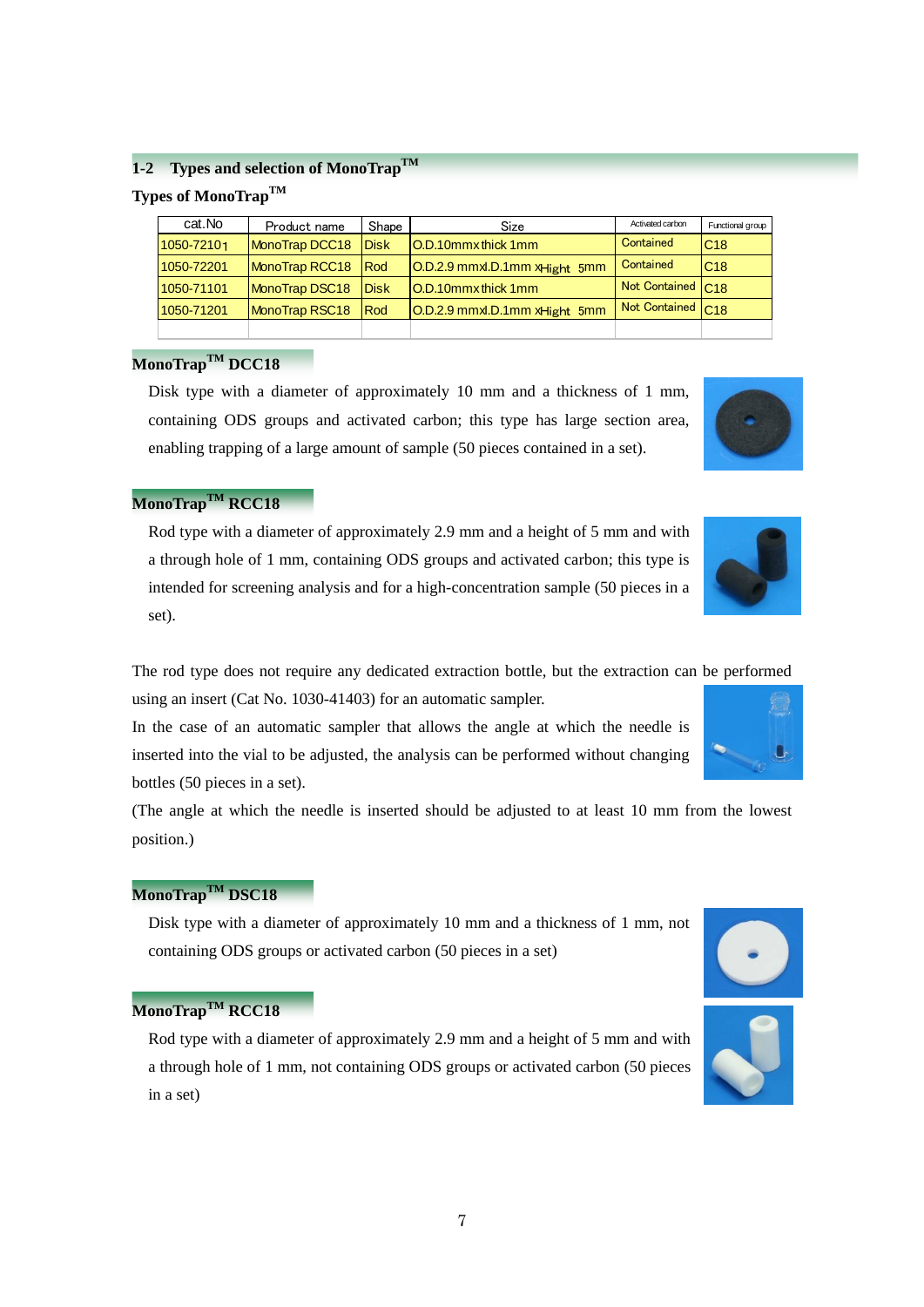#### **Selection of MonoTrapTM**

# **Selection and applications of MonoTrapTM**

|                | Shape Adsorptive Target concentratio Example of application                           |
|----------------|---------------------------------------------------------------------------------------|
|                | <b>Disk</b> Not contained Low concentration Hydrophobe (medium to high boiling point) |
|                | Rod Not contained High concentration Hydrophobe (medium to high boiling point)        |
| Disk Contained | Low concentration Polar, hydrophic components, low to medium boiling point            |
| Rod Contained  | High concentration Polar, hydrophic components, low to medium boiling point           |

MonoTrap<sup>TM</sup> has characteristics of mesopores on silica structure, ODS groups on the surface and contained adsorptive. These characteristics exert their effects in a manner that is so complex that the resulting adsorbing property is not uniform. See the table above when selecting the suitable type.

# **MonoTrapTM DSC18, RSC18 (not containing activated carbon and containing ODS groups)**

These types contain ODS groups on the silica structure and are subjected to end cap treatment. The surface of their structure is very hydrophobic, so they can be effectively used for hydrophobic components. Mesopores on the silica frame also contribute to adsorption, so these types are believed to adsorb polar materials and hydrophilic components.

# **MonoTrapTM DCC18, RCC18 (containing activated carbon and ODS groups)**

These types differ from the types above in that they contain activated carbon. The activated carbon is exposed at the surface of the structure. This activated carbon is believed to contribute considerably to the adsoption of polar, low-boiling-point or aromatic components.

The graph below provides a comparison between the Recovery rate of DCC18 (containing activated carbon) and DSC18 (not containing activated carbon) (the Recovery rate is calculated when the standard samples mentioned below are added to a 44-mL vial to which a MonoTrap<sup>TM</sup> is loaded). Dichloromethane was used as extraction solvent.



As shown in the graph above, coumarin and orange crystal that are both highly hydrophobic can be collected to a similar degree either by DSC18 (not containing activated carbon) or DCC18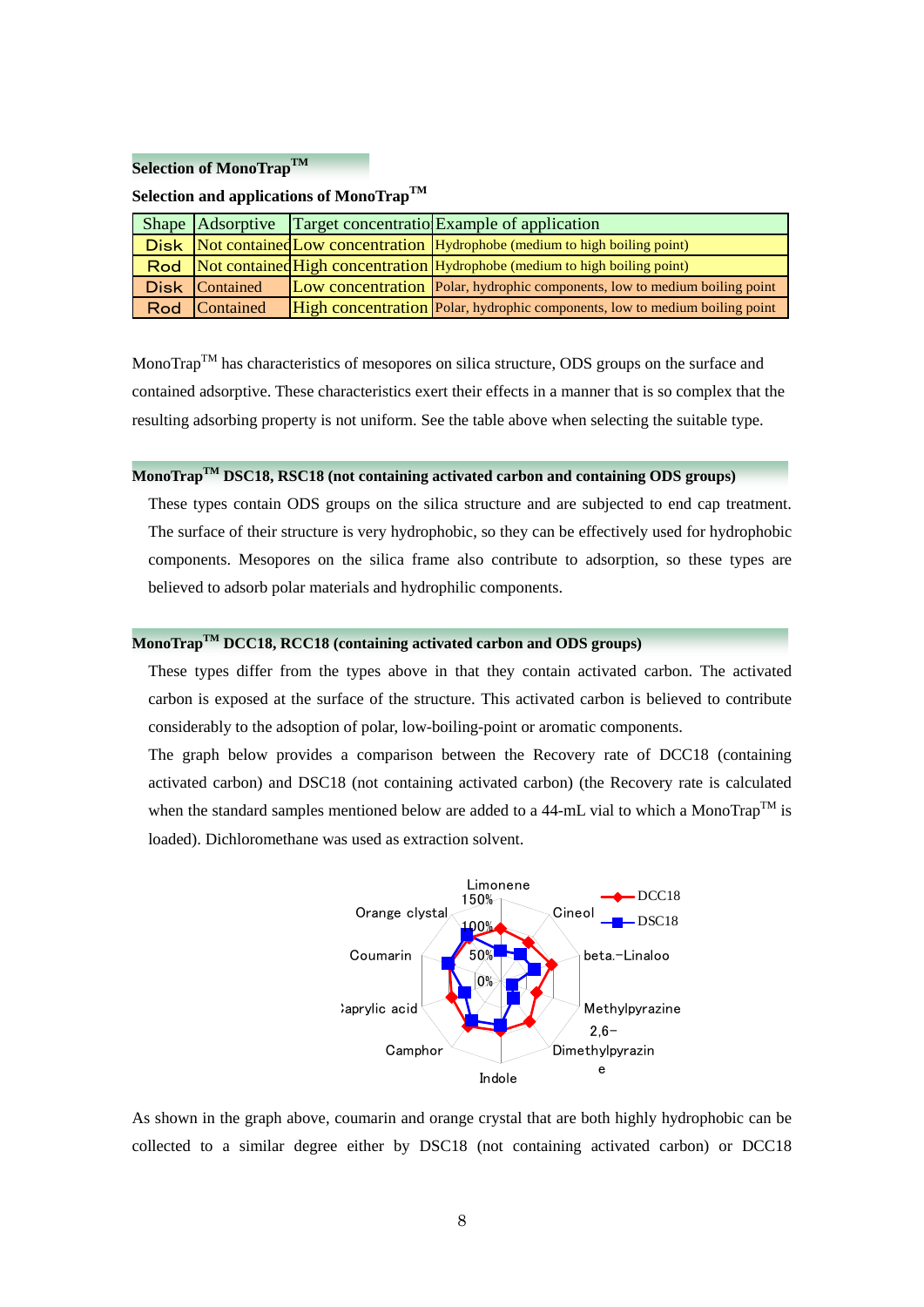(containing activated carbon). However, polar components are more effectively collected by DCC18 (containing activated carbon). This fact shows that the activated carbon helps a great deal in the collection of polar components and nitrogen-containing components.

# **<Information Item 1> Comparison of characteristics between DSC18 (not containing activated carbon) and DCC18 (containing activated carbon) in the case of hydrophobic sample**

#### { Experimental method

Two microliters of straight-chain hydrocarbons (C5 to C14) in 1 mg/mL were added, as a hydrophobic sample, to 40 mL of 15% NaCl solution (the absolute volume of each sample is 2  $\mu$ L/40 mL, 50 ppb). The solution was stirred in a constant temperature shaking bath at 60°C, 90 rpm, for 30 minutes. Each hydrocarbon was then extracted with 400 μL of methanol and measured by GC-MS.



DCC18 containing activated carbon shows larger areas on low-boiling-point components, and its areas decrease as the carbon number exceeds C8 (this failure is expected to be corrected by changing the extraction solvent). On the other hand, DSC18 tends to show larger areas as the carbon number increases.

This result indicates that DSC18, which is weak at trapping low-boiling-point compounds and good at extracting of high-boiling-point compounds, is suitable for trapping medium- to high-boiling-point hydrophobic samples.

Concerning DCC18, it can effectively collect low-boiling-point compounds thanks to the adsorbing effect of activated carbon. However, the low Recovery rate of high-boiling-point compounds indicates that it may be weak at extracting high-boiling-point compounds. Therefore, in the case of use of methanol as extraction solvent, DCC18 is suitable for low to medium-boiling-point hydrophobic samples.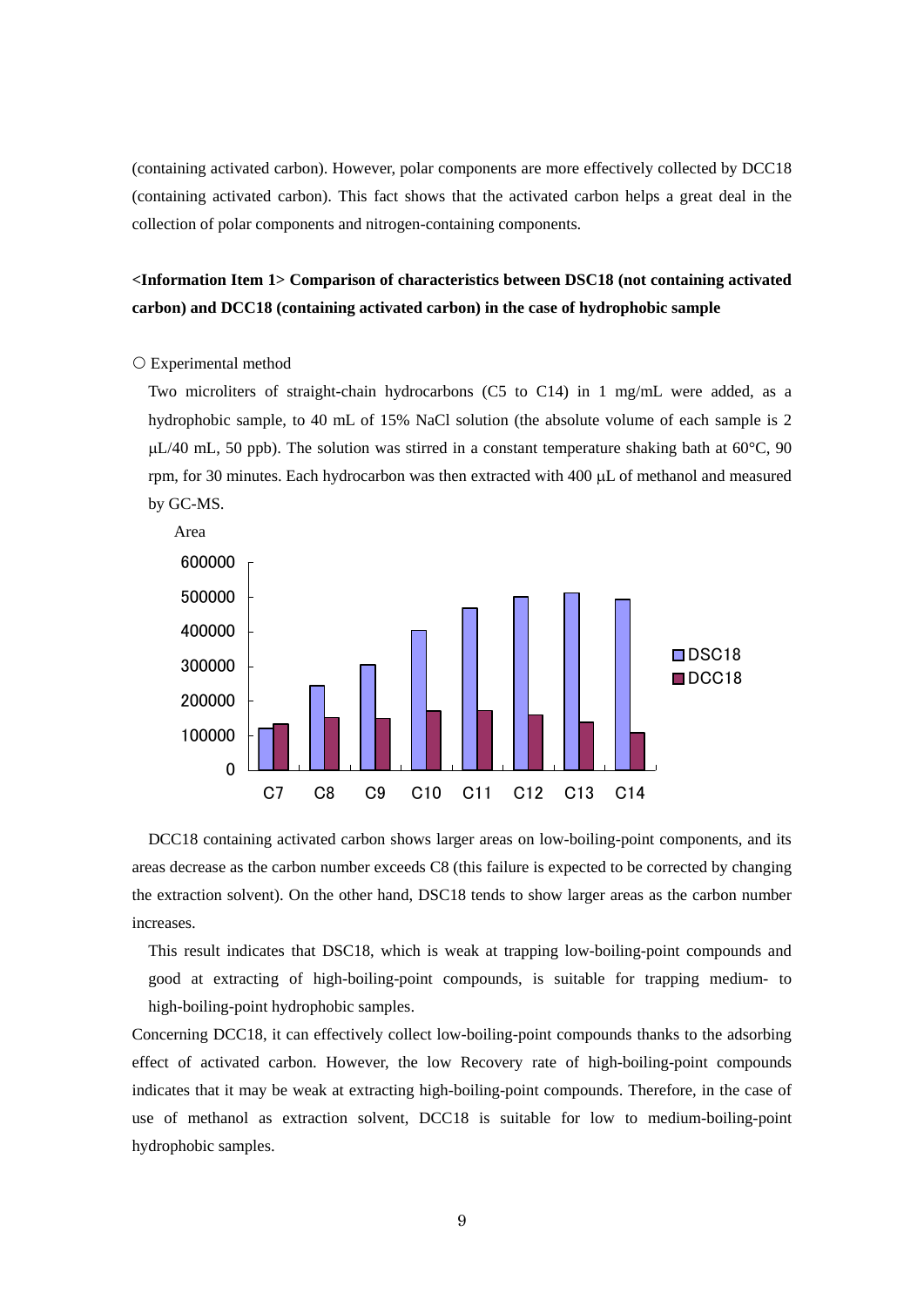

In order to improve the extraction capacity, highly solvent dichloromethane may be used as solvent. Extraction effects in case of use of dichloromethane and methanol are shown below. This graph explicitly shows that the tendency of decrease is considerably corrected by use of dichloromethane.

#### **The Recovery rate also depends largely upon selection of extraction solvent.**

**Especially in case of DCC18, highly solvent chemicals, if used as a solvent, are expected to bring about high efficiency.**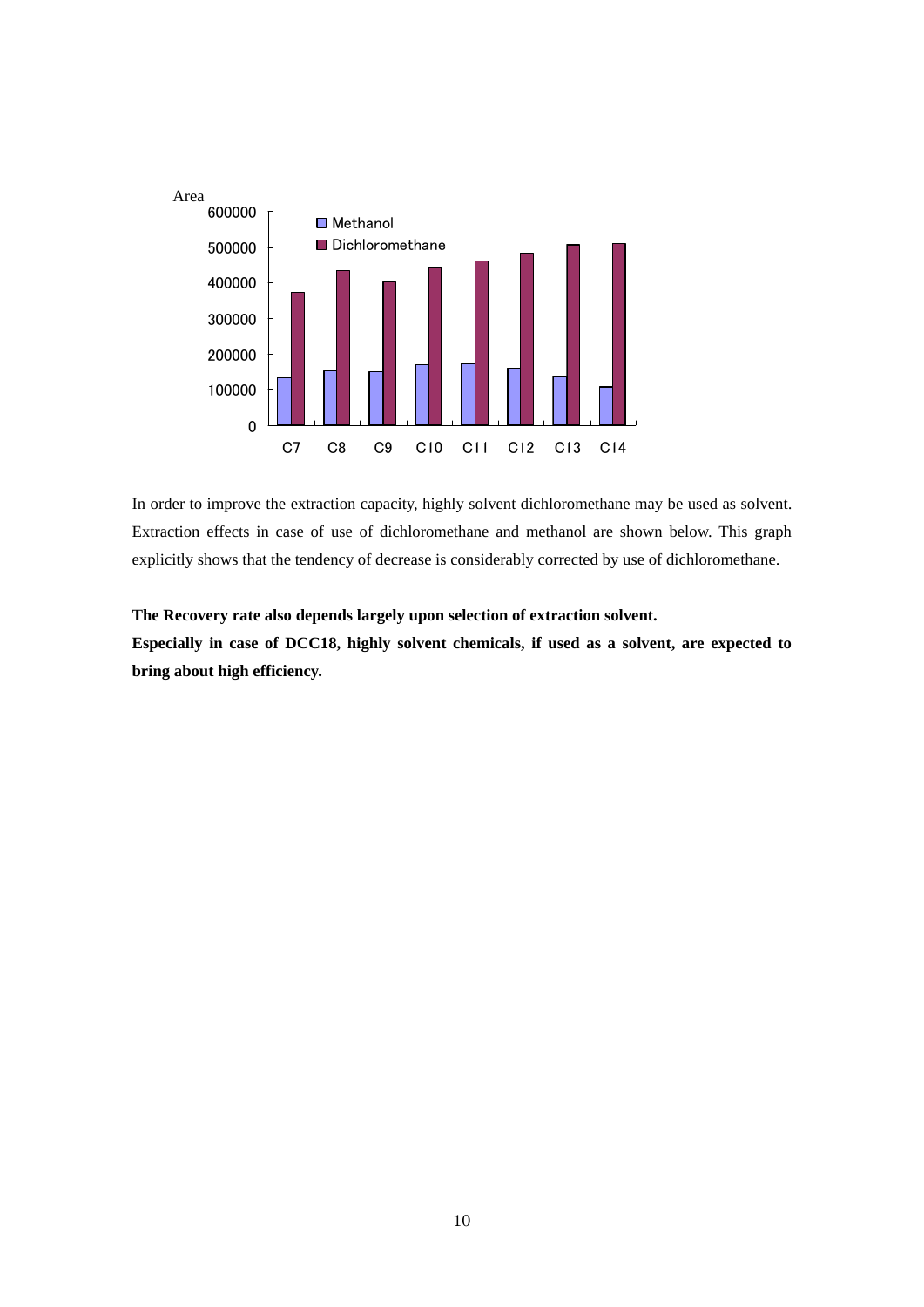# **<Information Item 2> Comparative experiment between DSC18 and DCC18 in the case of low-boiling-point samples, volatile halogenated hydrocarbons**

Experimental method

An amount corresponding to 2 μg of samples mentioned below were added to 40 mL of 15% NaCl solution. The solution was stirred in a constant temperature shaking bath at 60°C, 90 rpm, for 1 hour. Then, each sample was extracted with 400 μL of methanol and measured by GC-MS.

#### **Comparison between DSC18 and DCC18 in case of halogenated hydrocarbons**



The result of the experiment shows that DCC18 (containing activated carbon) has apparently higher Recovery rate of low-boiling-point halogenated hydrocarbons than does DSC18 (not containing activated carbon).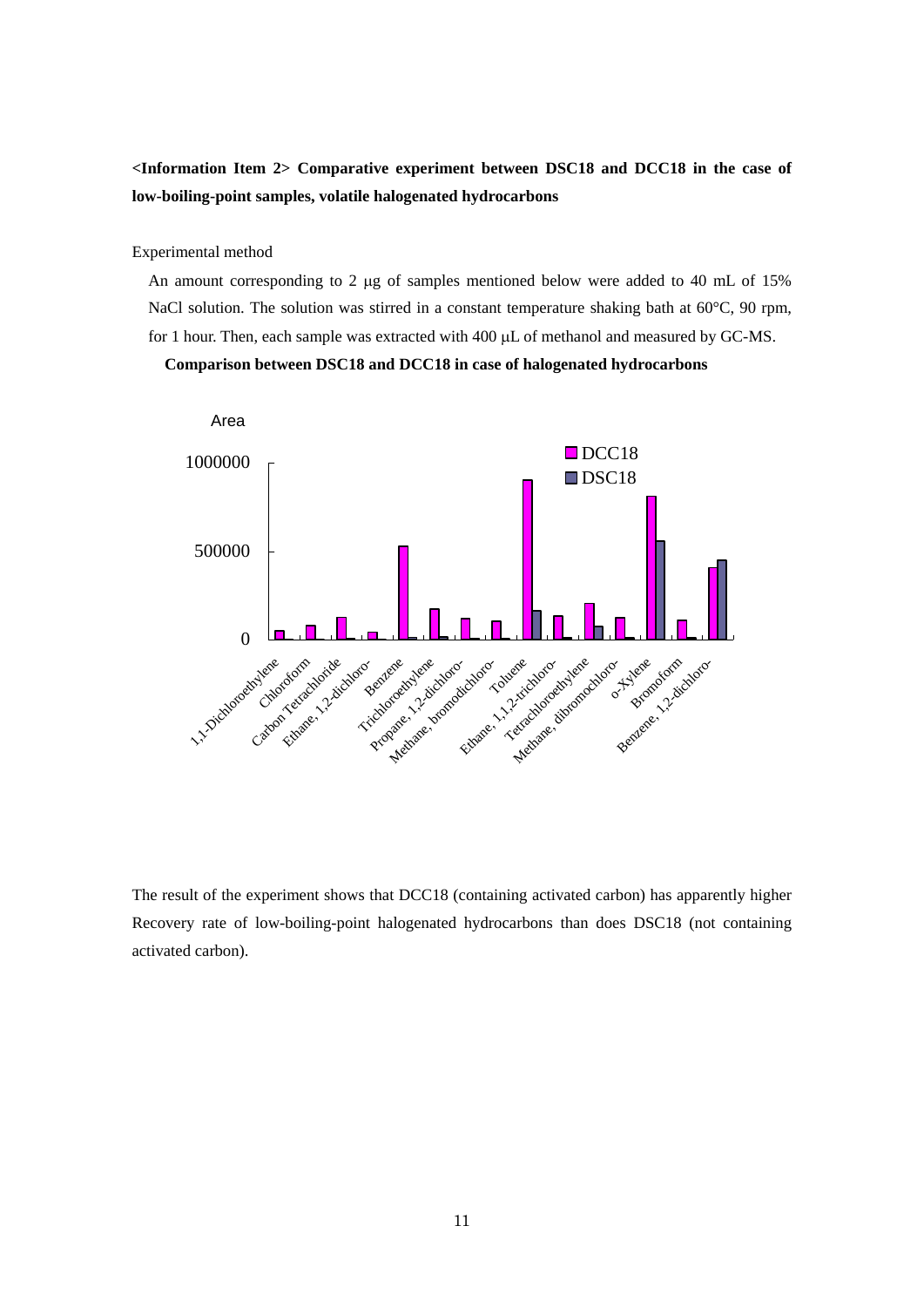#### **<Information Item 3> Comparison in the case of polar samples**

A comparative test has been conducted between DCC18 and DSC18, using white wine as sample. The result shows that there is a remarkable difference in trapping efficiency of polar components.



# **1-3 Precautions when using the MonoTrapTM**

As most of the aroma components are polar, the DCC18 (containing activated carbon) can collect them more effectively than can the DSC18. It is true that DCC18 (containing activated carbon) is so sensitive that it can detect even a very small amount of component, but its high adsorbing capacity may cause it to trap even unnecessary components in a blank test. Moreover, to extract high-boiling-point components or polar components from the activated carbon contained in DCC18, it is necessary to use highly polar solvent. The types of MonoTrap<sup>TM</sup> or solvent should be carefully selected according to the nature of the sample to be tested or the chemical component to be extracted.

Use of MonoTrap<sup>TM</sup> enables easy, inexpensive screening. When screening any unknown sample, **it is recommended that you conduct screening twice using both the DCC18 and the DSC18 and that you select either result suitable for the purpose.**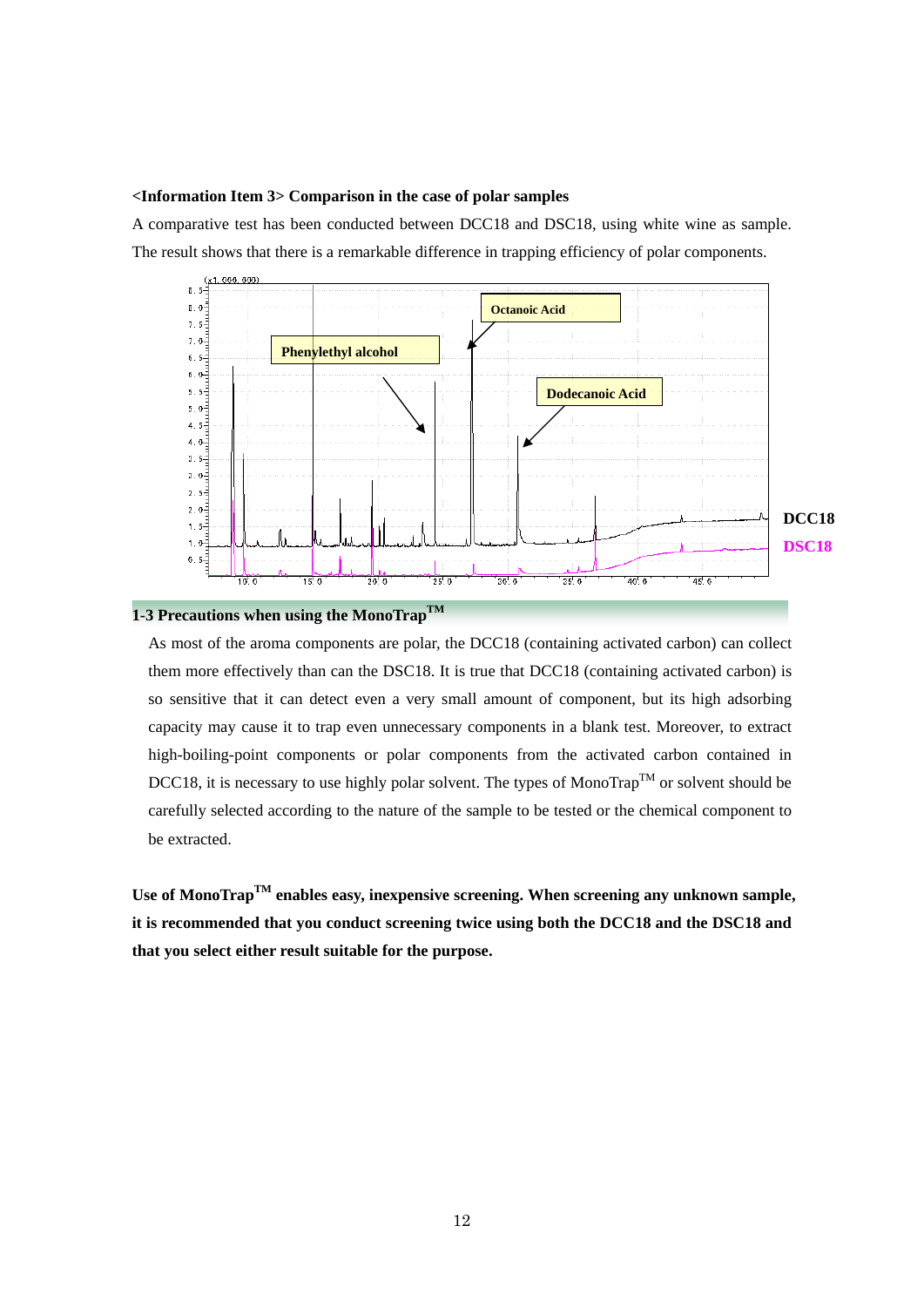# **Storage of MonoTrap<sup>TM</sup>**

MonoTrap<sup>TM</sup> is likely to adsorb components in the ambient atmosphere. Unless properly stored, it may start showing high blank values during storage. Be sure to store it in a clean and hermetically sealed container. After unpacking, it is recommended that you use all the pieces as soon as practicable.

**Note: MonoTrapTM is, by its nature, not reusable. It may be repeatedly used for solvent cleaning, aging treatment or conditioning, but its trapping capacity may deteriorate and it becomes less reliable.**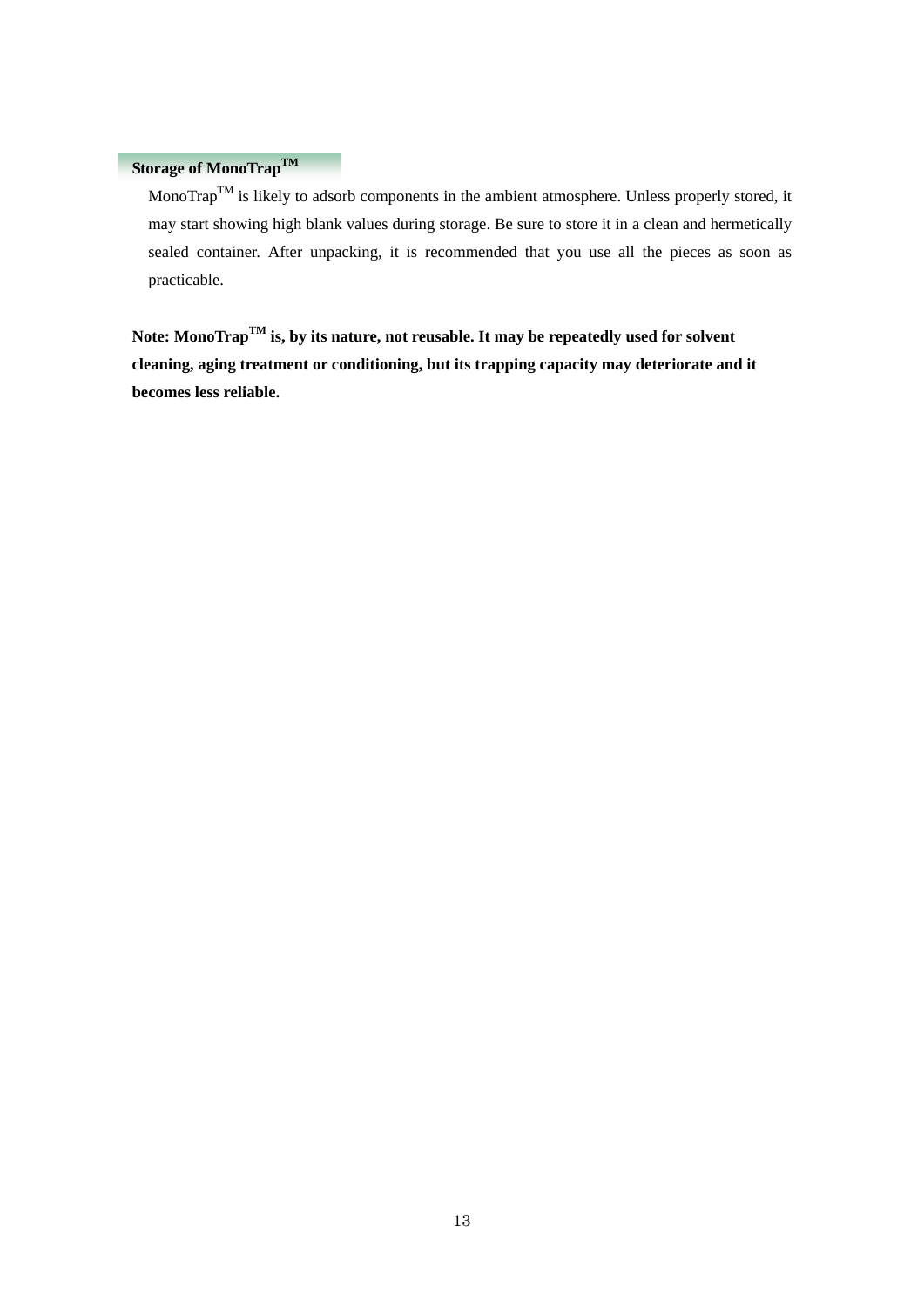## **2. Comparison of performances with other manufacturer's products**

Various performances concerning the sampling have been compared between MonoTrap<sup>TM</sup> and other products available in the market.

# **2-1 Comparison of performances in the collection of actual sample (comparison between fiber type and MonoTrapTM)**

Some gardenia leaves were put in a Tedler Bag. A piece of MonoTrap<sup>TM</sup> DCC18 and a PDMS adsorptive A were put in the same bag to conduct passive sampling for three hours. After sampling, the MonoTrap<sup>TM</sup> was subjected to extraction with 1 mL of dichloromethane as solvent, concentrated to a volume of 100 μL, from which 1 μL was inserted into GCMS, while the adsorptive A was directly inserted in GC-MS to be analyzed by thermal desorption.

The result of this experiment shows that its high trapping capacity enables MonoTrap<sup>TM</sup>, even after 100-fold dilution, to obtain sensitivity not less than the thermal desorption with the whole volume injected.

#### **(Note that there is, however, a significant difference observed about the indole.)**

In case of the thermal desorption method, redoing the sampling operation for an extended period is required in the event of injection into GC or the failure to satisfy any analysis condition. On the contrary, in the case of the solvent extraction method, there remains part of an extracted sample that facilitates the revision of analysis conditions.



The graphs above are results retrieved from the MS library and not the result of identification using standard samples.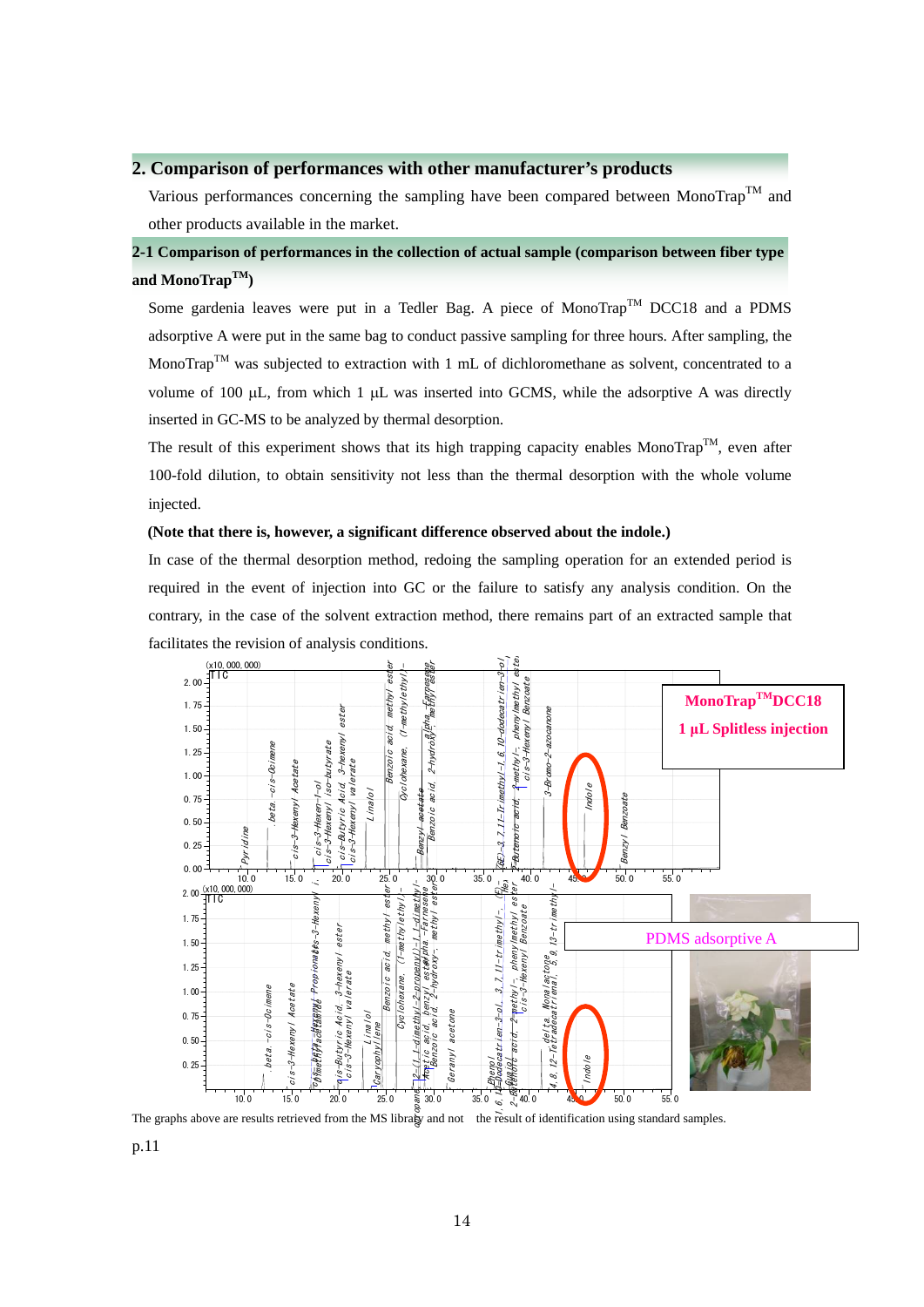# **2-2 Comparison with other manufacturer's product in the octanol/water partition coefficient (LogP)**

Octanol/water partition coefficient (LogP) represents the ratio of the concentration of a chemical in the n-octanol phase and in the aqueous phase at equilibrium and constitutes an index indicating whether the chemical is hydrophilic or hydrophobic. For example,  $LogP = 2$  means that its concentration in octanol is 100 times higher than that in water. The smaller the value is, the larger its hydrophilicity becomes and the much more difficult it becomes to collect it from the water.

The graph below compares the Recovery rate by MonoTrap with that by another manufacturer, company B's PDMS adsorptive, with the horizontal axis representing the octanol/water partition coefficients (LogP) for the sample mentioned below.

#### { Experimental method

Five nanograms of the standard samples mentioned below were added to 20 mL of 15% NaCl solution and the trapping was performed by a piece of MonoTrap<sup>TM</sup> DCC18 and PDMS adsorptive B. For MonoTrap<sup>TM</sup> DCC18, the solution was stirred in a constant temperature shaking bath at  $60^{\circ}$ C, 90 rpm, for 30 minutes. For PDMS adsorptive B, the solution was stirred by means of a magnetic stirrer at  $60^{\circ}$ C. Then, MonoTrap<sup>TM</sup> was subjected to the extraction by 200  $\mu$ L of dichloromethane while PDMS adsorptive B was subjected to the extraction by 200 μL of acetonitrile. Subsequently, the extracted chemicals were measured.

Generally, MonoTrap<sup>TM</sup> presents higher Recovery rate than other manufacturer's products, even in the case of hydrophilic samples. Concerning adsorptive B, whose PDMS phase is vulnerable to damage, only the acetonitrile can be used as an extraction solvent. Highly solvent chemicals such as dichloromethane cannot be used as solvents.

In the case of MonoTrap<sup>TM</sup>, however, which is composed of silica gel and modified by ODS groups, such chemicals can be also used as solvent. Therefore, you can select suitable solvent according to the sample to be tested.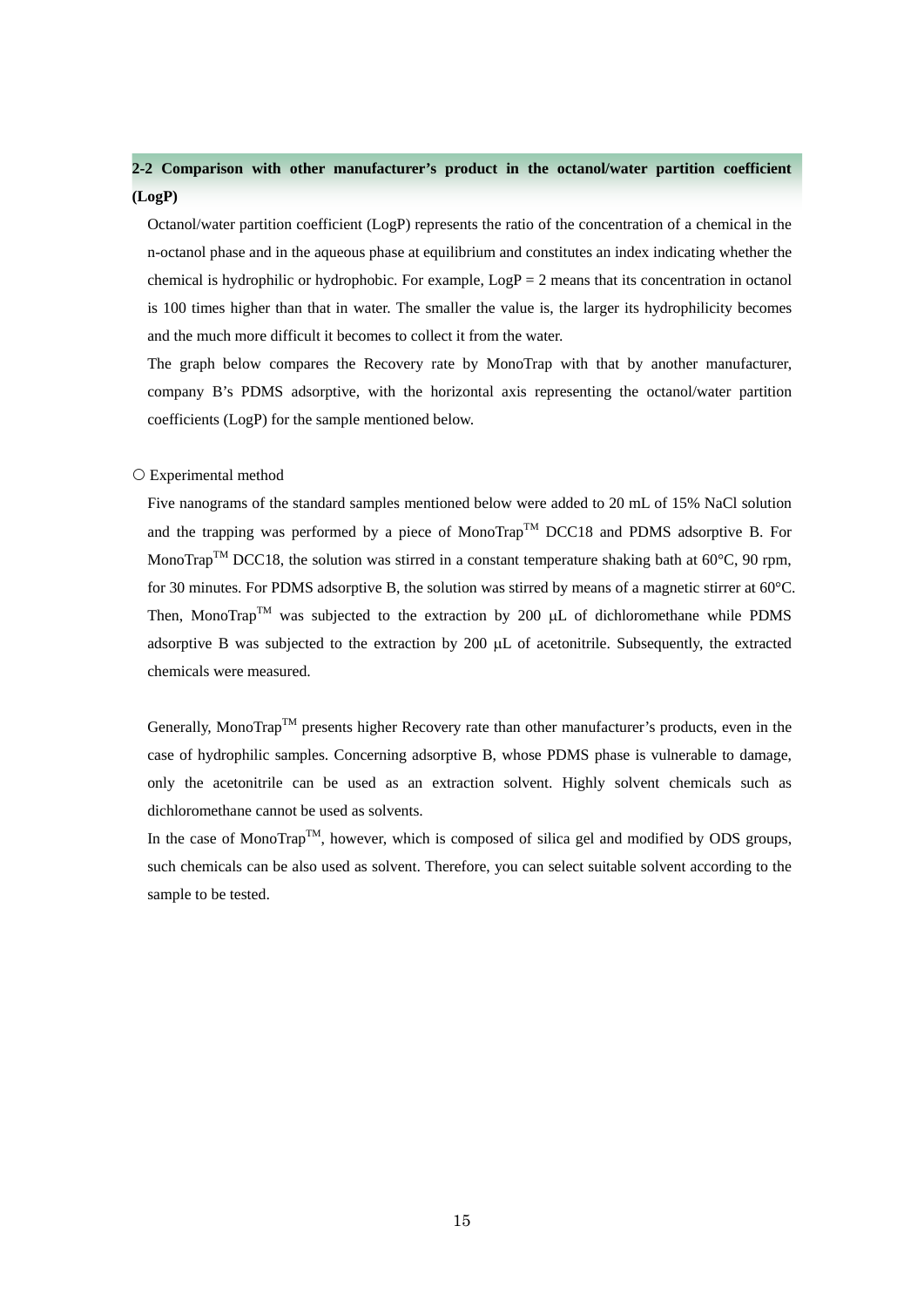

# **3. Collection of a gaseous sample**

While sampling with PDMS needs considerable time to obtain vapor-liquid equilibrium, MonoTrap<sup>TM</sup> can perform sampling within a shorter time period because the sample is trapped by ODS groups chemically bonded to the silica structure surface and because the activated carbon exerts the adsorbing effect.

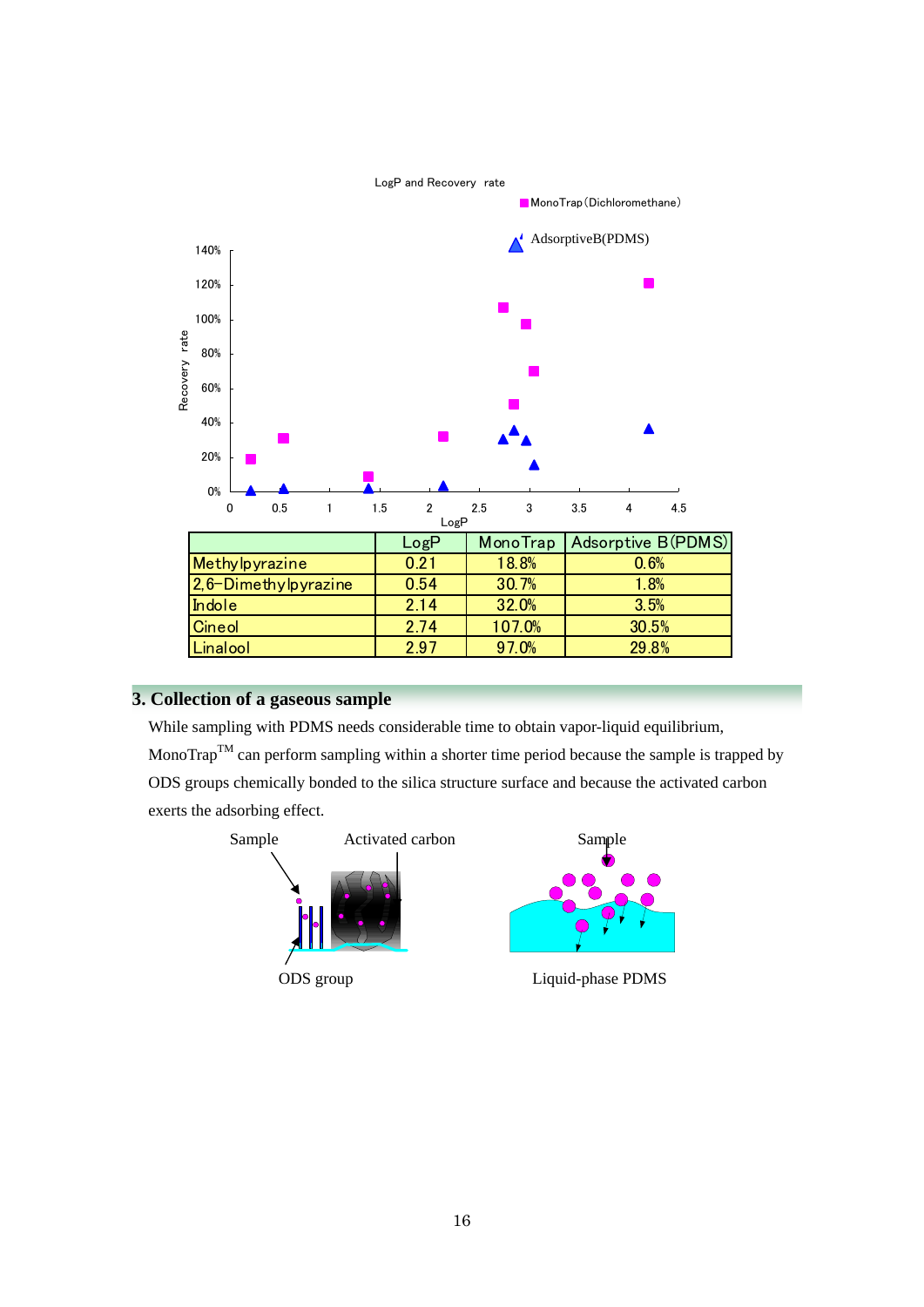#### **3-1 Sampling time and Recovery rate of gaseous sample**

#### { Experimental method

The standard samples in the amount corresponding to 125 ppb of concentration in ambient atmosphere were added to a hermetically sealed vial (with a capacity of 40 mL). They were then subjected to sampling (at  $60^{\circ}$ C) by means of a piece of MonoTrap<sup>TM</sup> DCC18, solvent extraction and measurement.The sampling time and Recovery rate were calculated for each compound (Recovery rate calculated assuming that all samples have been vaporized).

Sampling time and Recovery rate



In the case of polar samples such as acidic compounds or basic compounds, it is recommended that around 60 minutes be planned as the sampling time in order to obtain sufficient Recovery rate despite the influence of water vapor or adsorption on the vial.The trapping efficiency of other less adsorbing samples is believed to depend on the boiling point. Heating the sample as indicated above helps shorten the sampling time. For example, the orange crystal (b.p. 302°C) has been collected with satisfactory efficiency after 30 minutes of sampling time.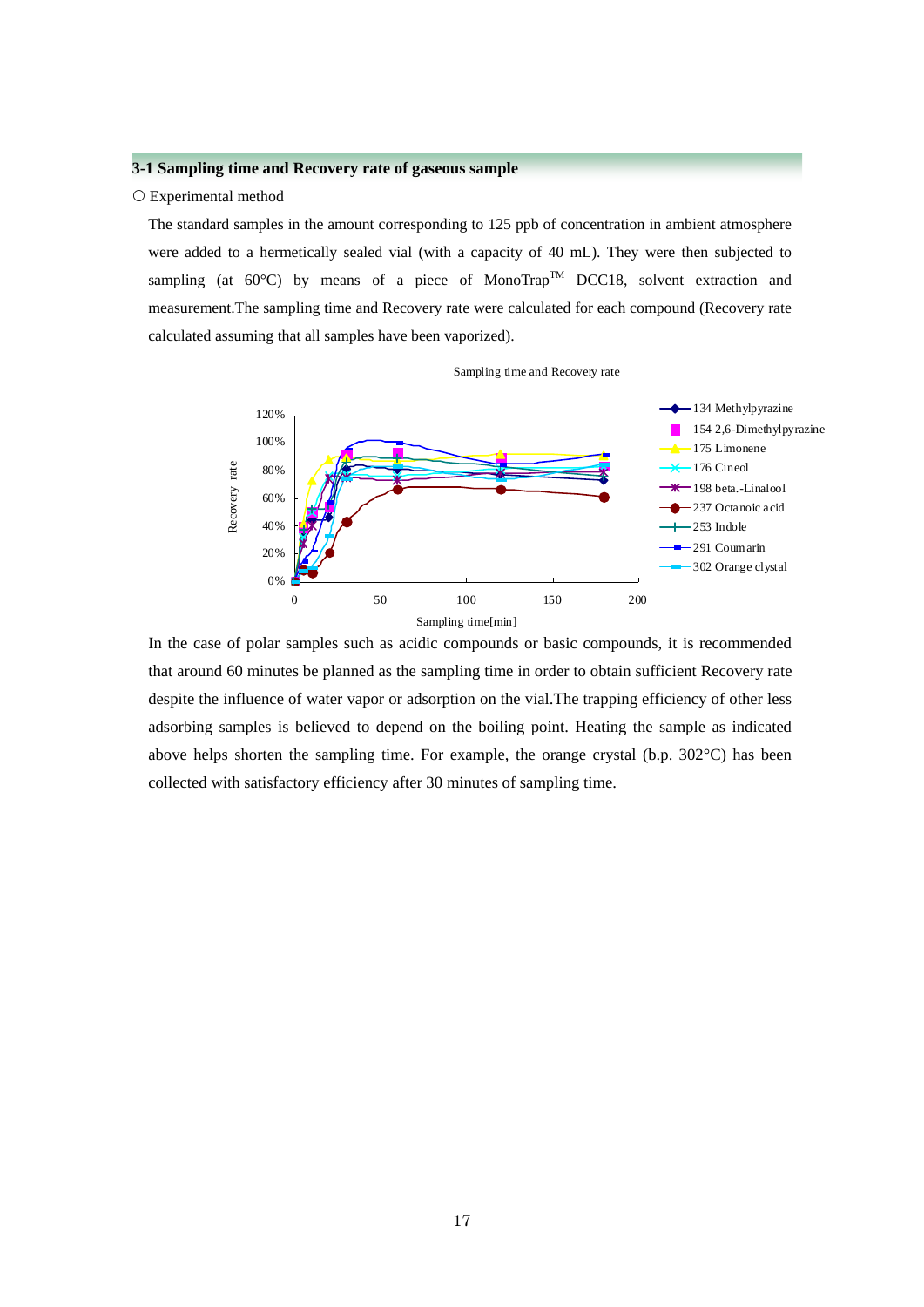#### **3-2 Sampling temperature and Recovery rate of gaseous samples**

The collection efficiencies in 30°C and in 60°C were compared with each other according to the experimental method mentioned above (the sampling time fixed to thirty minutes).

Since the diffusion coefficient of a vapor depends on the temperature, the sampling time can be shortened by heating. The graph at the right provides an example, illustrating the result of an experiment where linalool and orange crystal, which are relatively non-reactive, are used. It is confirmed that the Recovery rate increases in proportion to the temperature.



#### Sampling temperature and Recovery rate

#### For the effective collection of gaseous samples

In the case of gaseous samples, sufficient efficiency can be obtained with a sampling time of around 20 to 30 minutes.

Aside from the differences caused by the boiling point, it is recommended that the sample be heated to approximately 60°C for shortening the sampling time.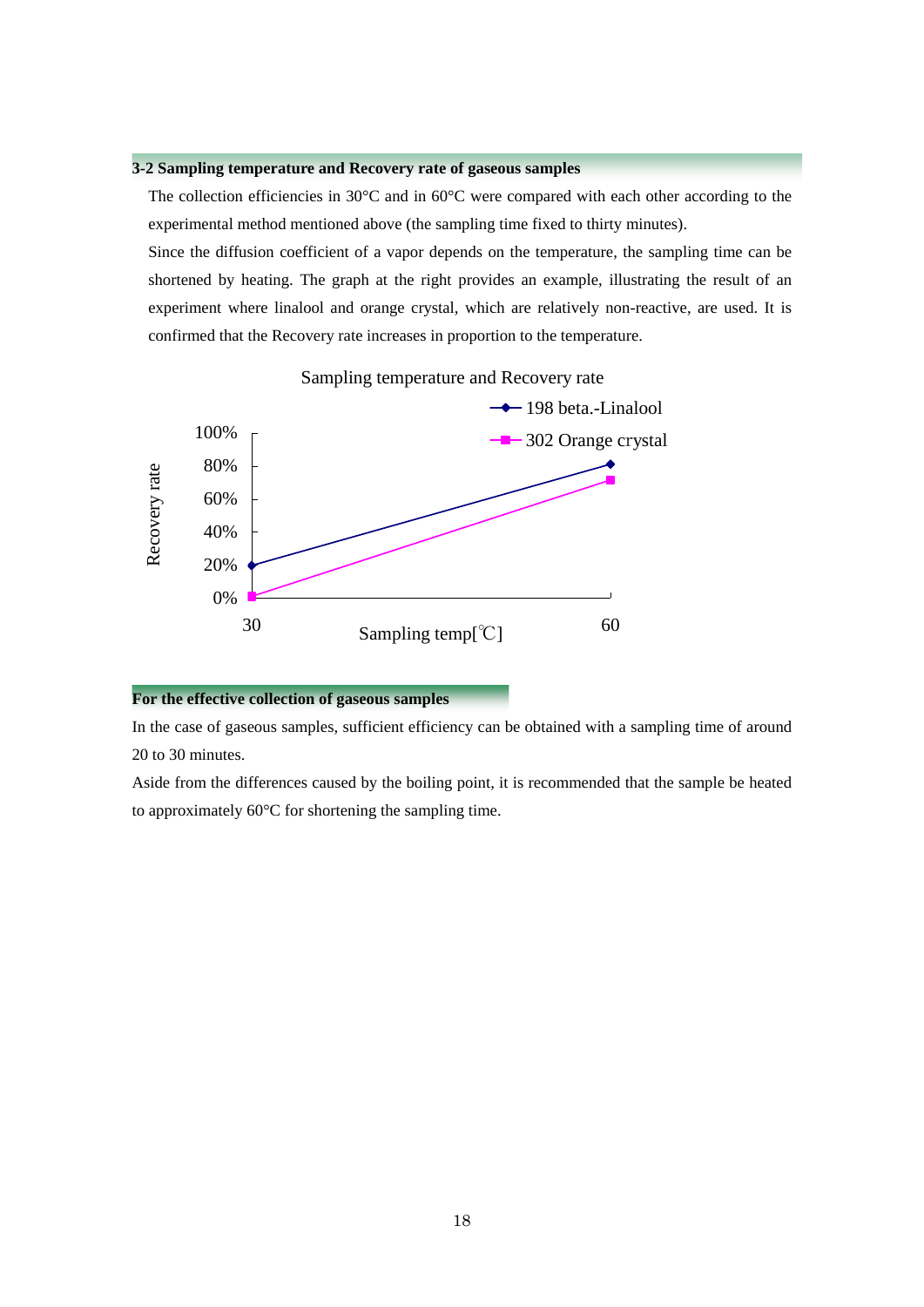# **4. Sampling of water-soluble samples**

In a vial to which liquid samples are added, the components will move according to the vapor-liquid partition coefficient until equilibrium is attained. MonoTrap<sup>TM</sup>, whose surface is highly hydrophobic due to bonded ODS groups and end-cap treatment, floats on the surface of the liquid. As MonoTrap adsorbs the components from the vapor phase, the low-boiling-point components move to the vapor phase, increasing the concentration at the vapor phase, which accelerates the sampling, until equilibrium is attained. The hydrophilic components in the liquid are directly adsorbed by the activated carbon layer of MonoTrap.



Components in the vapor phase  $\rightarrow$  move to MonoTrap<sup>TM</sup> The vapor-phase concentration decreases

Components in the liquid phase  $\rightarrow$  move to the vapor phase

#### **4-1 Principles of sampling water-soluble samples**

As described above, components move among three phases, namely the liquid phase, vapor phase (at the head space) and MonoTrap<sup>TM</sup> to finally be trapped by MonoTrap<sup>TM</sup>.

As the move between the liquid and vapor phases depends upon the partition coefficient, treatments such as salting-out or pH control can be performed as in the case of solvent extraction or solid-phase extraction. This feature is expected to effectively shorten the sampling time or increase the Recovery



rate.

When used for the water sample, MonoTrap<sup>TM</sup> whose surface is highly hydrophobic due to bonded ODS groups and end-cap treatment, does not sink but floats on the surface of the liquid. If the vial is shaken during sampling, MonoTrap<sup>TM</sup> sways with the vapor phase inside the vial and the liquid phase itself also is agitated. Accordingly, movement of the components to

MonoTrap<sup>TM</sup> is accelerated, reducing the sampling time. Because of the hydrophobicity of the whole surface and the through-pore frame (with an inner diameter of approximately 3 to 5  $\mu$ m), the liquid is in contact only with the surface of MonoTrap<sup>TM</sup> and does not penetrate inside. Therefore, after sampling, the tube can be easily dry-purged.

(Hydrophobic liquids or organic solvents can penetrate MonoTrap<sup>TM</sup>, causing it to sink. Mono $\text{Trap}^{\text{TM}}$  is not suited for treating these liquids or solvents.)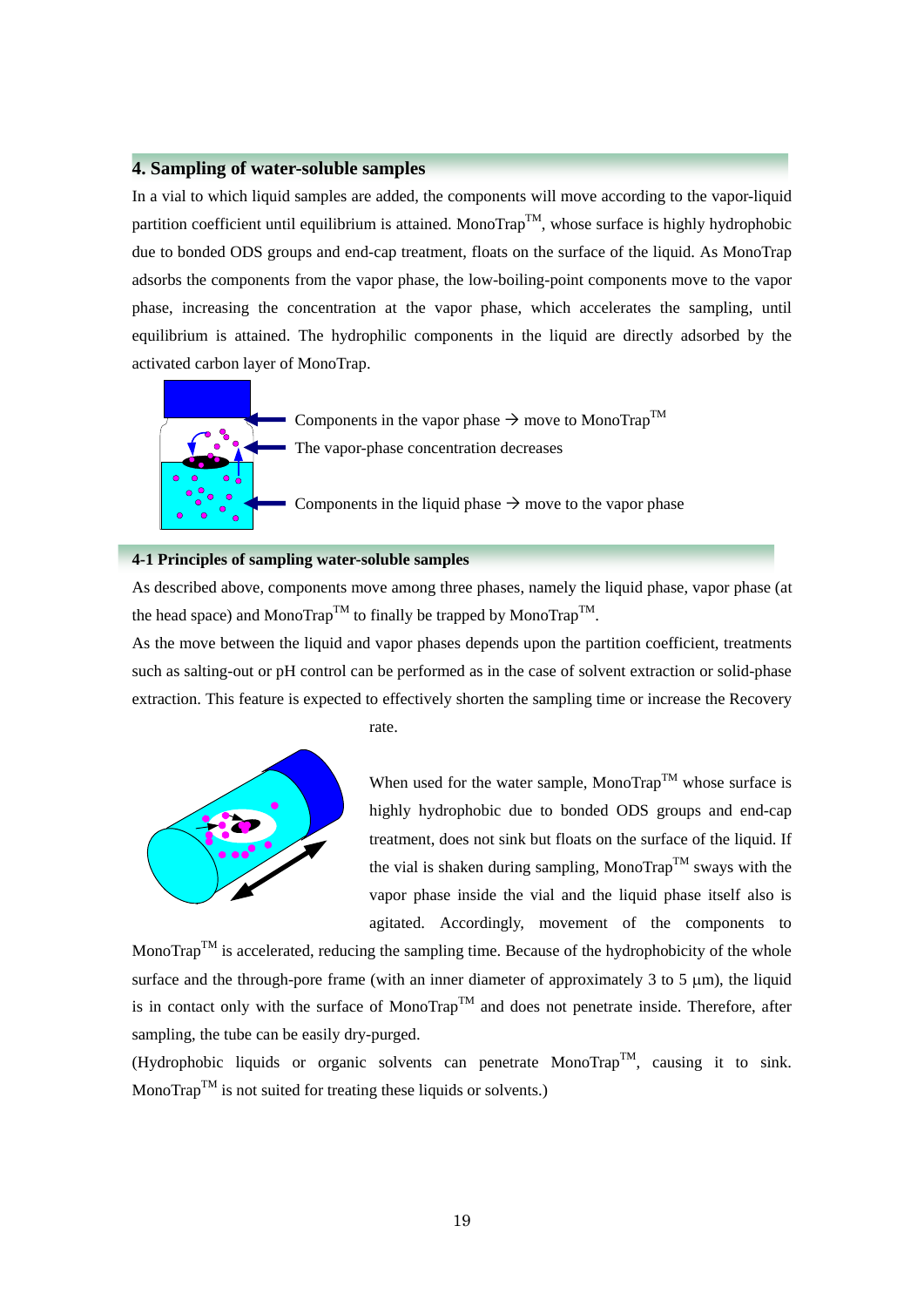## **4-2 Water-octanol partition coefficient of sample and Recovery rate**

#### { Experimental method

25 μL of the standard samples mentioned below (200 μg/mL) were added to 20 mL of 15% NaCl solution. The solution was stirred with a piece of MonoTrap<sup>TM</sup> (DCC18 containing activated carbon, in a shape of a disk) in a constant temperature shaking bath at 60°C, at 90 rpm, for 30 minutes. Then, the samples were extracted with dichloromethane and measured.The graph below indicates the relationship between LogP and the Recovery rate of each sample. High collection efficiencies not less than 19% were obtained even in the case of hydrophilic samples whose LogP is lower than 1. MonoTrap<sup>TM</sup> thus recorded high collection efficiencies for a wide variety of samples.



LogP and Recovery rate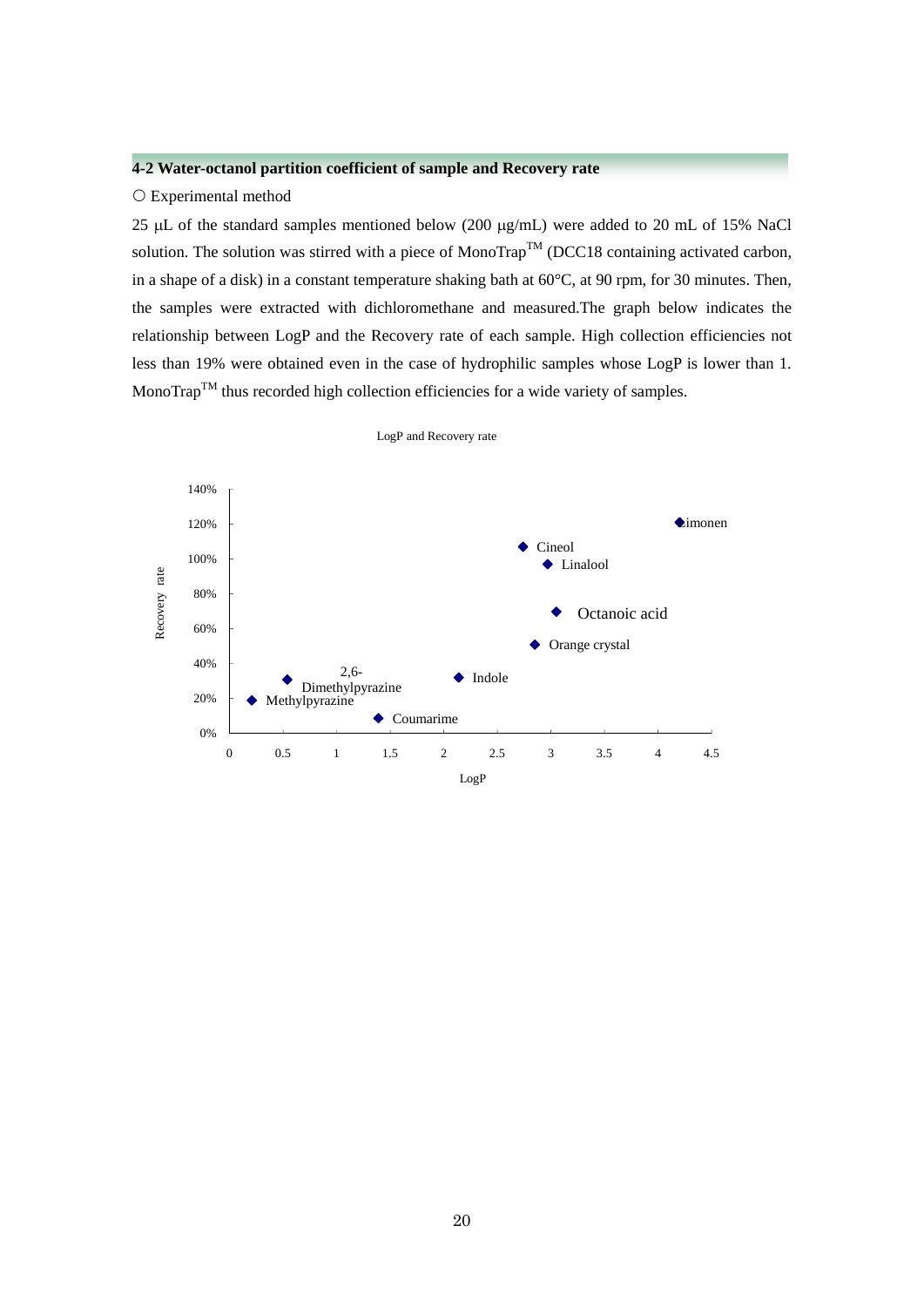## **4-3 Comparison of sampling methods of samples in water**

For the sampling of water samples using MonoTrap<sup>TM</sup>, there are various methods, including the Head Space (HS) method, the stirring method and the floating method. The collection efficiencies in these methods have been compared.

#### { Experimental method

Twenty-five microliters of the standard samples mentioned above (200 μg/mL) were added to 40 mL of 15% NaCl solution. The samples were collected by means of a piece of MonoTrap<sup>TM</sup> DCC18.

- Head Space method  $\rightarrow$  The solution was left untouched at 60°C for 30 minutes.

- Stirring method  $\rightarrow$  The sample bottle with a piece of MonoTrap<sup>TM</sup> inside was stirred at a constant-temperature agitation bath at 60°C, at 90 rpm, for 30 minutes.

- Floating method  $\rightarrow$  A piece of MonoTrap<sup>TM</sup> was put on the surface of the sample liquid and the sample was left untouched in a constant temperature bath at 60°C for 30 minutes.

Each sample was extracted with the solvent and measured. (The Recovery rate was calculated taking as reference the added volume.)

#### **The result of this experiment shows that stirring generally helps improve the Recovery rate.**

Further improvement can be expected from other treatments, such as salting-out or pH control, conducted in addition to stirring.



#### Comparison of recovery rate obtained by different sampling methods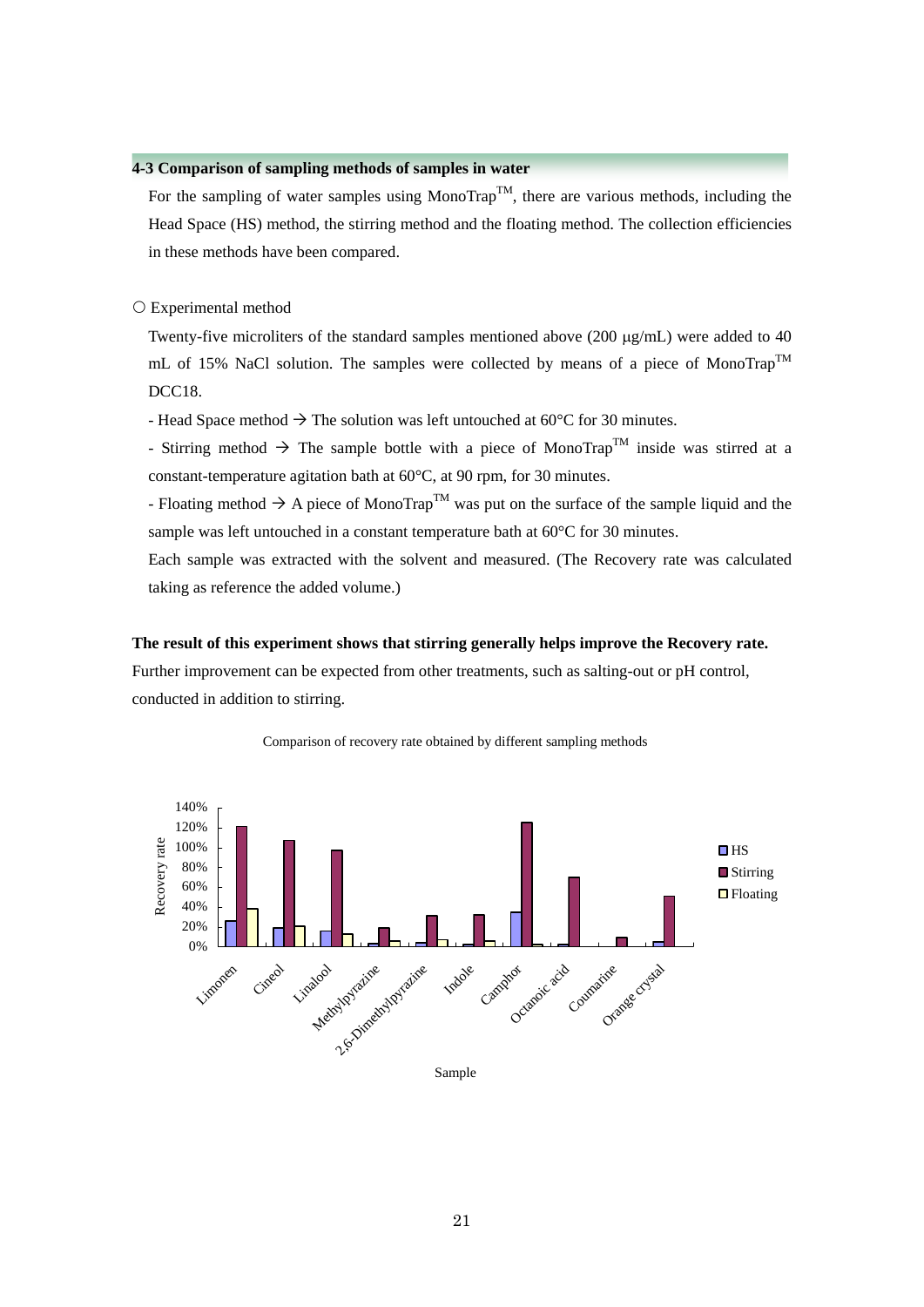## **4-3-1 Consequences of salting-out of water samples**

The most effective method, that is to say, the stirring method was adopted for this experiment.

#### { Experimental method

Twenty-five microliters of the standard samples mentioned above (200 μg/mL) were added to 20 mL of 15% NaCl solution. The solution was stirred with a piece of MonoTrap<sup>TM</sup> (DCC18 containing activated carbon, in the shape of a disk) in a constant-temperature agitation bath at 60°C, at 90 rpm, for 30 minutes. Then, samples were extracted with dichloromethane.

As shown below, salting-out generally improves the Recovery rate. In addition to salting-out, it is also recommended that the pH of the sample solution be controlled as necessary in order to improve the partition coefficient.

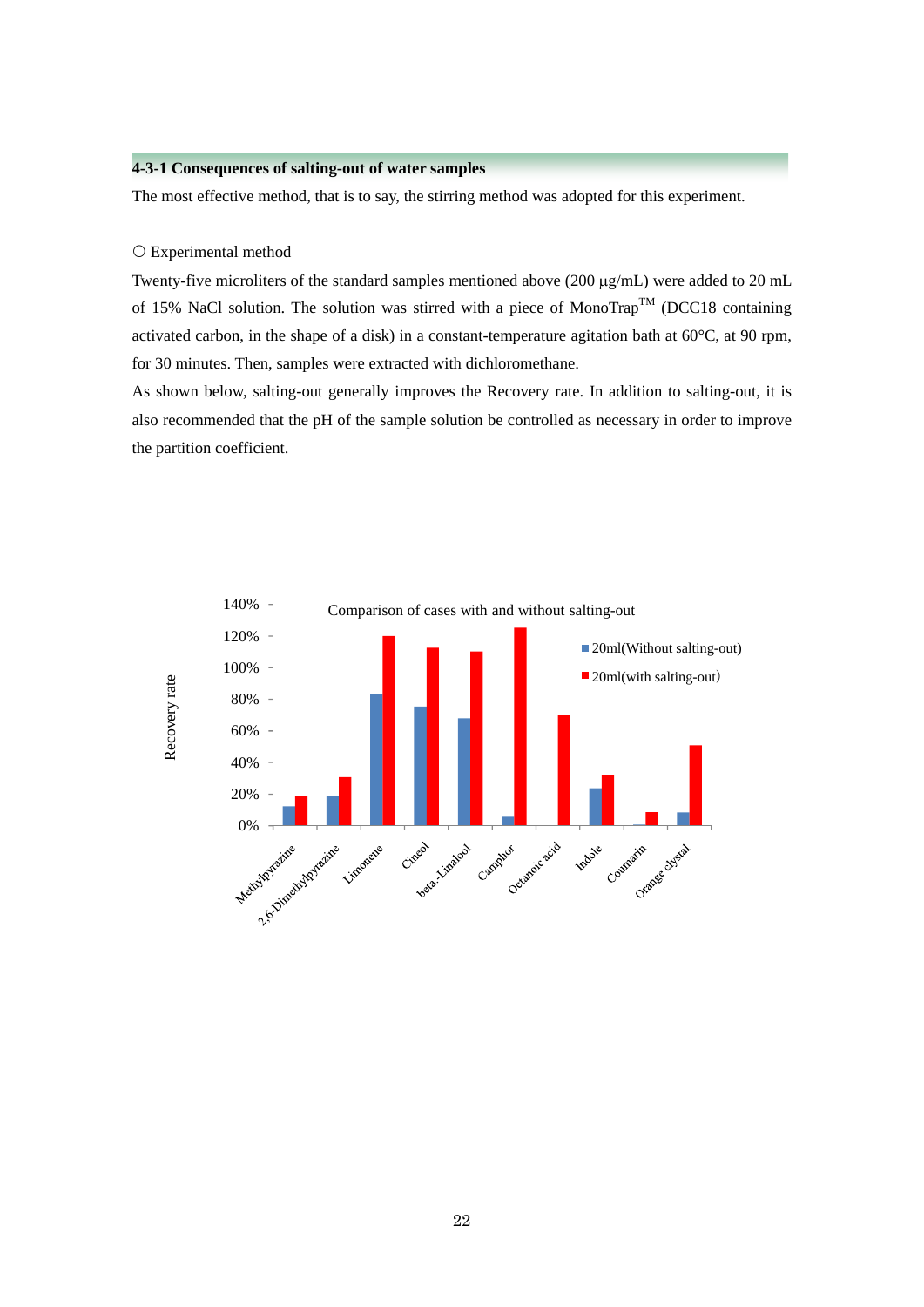#### **4-3-2 Consequences of difference in sampling time of water samples**

#### ${\circ}$  Experimental method

Twenty-five microliters of the standard samples mentioned above (200 μg/mL) were added to 20 mL of 15% NaCl solution. The samples were collected by means of a piece of MonoTrap<sup>TM</sup> (DCC18 containing activated carbon, in the shape of a disk).- Shaking method The sample bottle was stirred in a constant-temperature agitation bath at 60°C, at 90 rpm, for different sampling times.- Head Space method The solution was heated to 60°C and left untouched for different sampling times.In the case of water samples, the components move between the solvent and HS area only by diffusion before being trapped by MonoTrap<sup>TM</sup>, so a long time is required before the sample concentration reaches equilibrium.If the liquid is stirred, equilibrium is generally attained in approximately 30 minutes. However, in the case of an acidic sample, octanoic acid, approximately 60 minutes is required.

**Comparison of collection efficiencies using the stirring method with salting-out according** 



**to different sampling times**



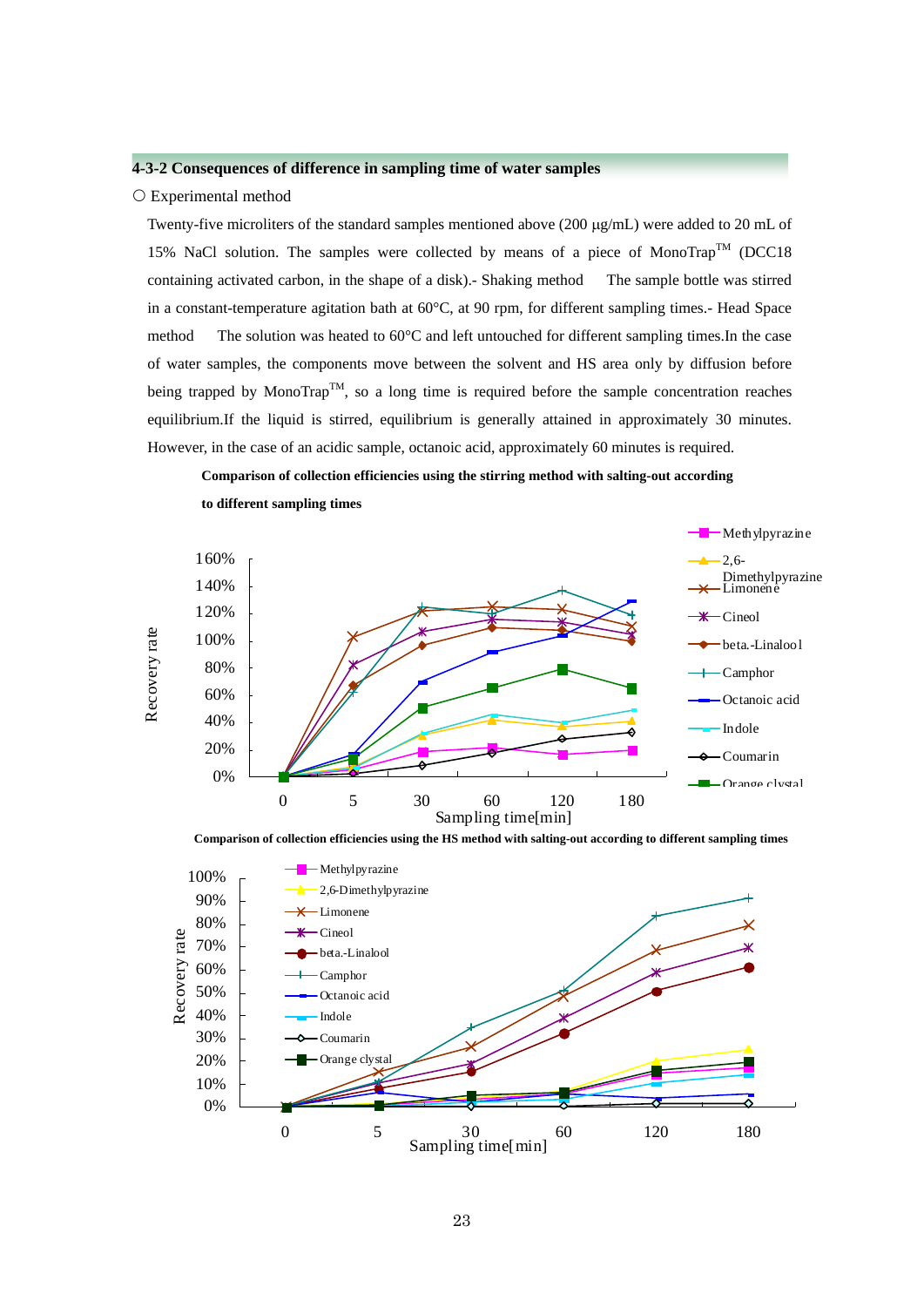## **4-3-3 Consequences of pH control**

#### { Experimental method

Twenty-five microliters of the standard samples (200 μg/mL) were added to 20 mL of 15% NaCl solution (adjusted to pH2 by 1M phosphoric acid). The samples were collected by means of a piece of MonoTrap<sup>TM</sup> DCC18.

- Shaking method The sample bottle was stirred in a constant-temperature agitation bath at 60°C, at 90 rpm, for 30 minutes.

- Head Space method The solution was heated to 60°C and left untouched for 30 minutes.





As shown above, pH control and salting-out improve the Recovery rate of the acid sample almost to 100%. Salting-out is useful for sampling of water samples, but pH control, used together with salting-out, further improves the Recovery rate. The stirring method is considered to be more effective than the HS method.

MonoTrap<sup>TM</sup> itself has advantages, such as high trapping capacity and short extraction time. However, in the case of liquid samples, the sampling efficiency or extraction efficiency largely depends upon the nature of the samples and the matrix effects. It is recommended that salting-out or pH control be adopted as necessary in order to improve the Recovery rate of the target samples.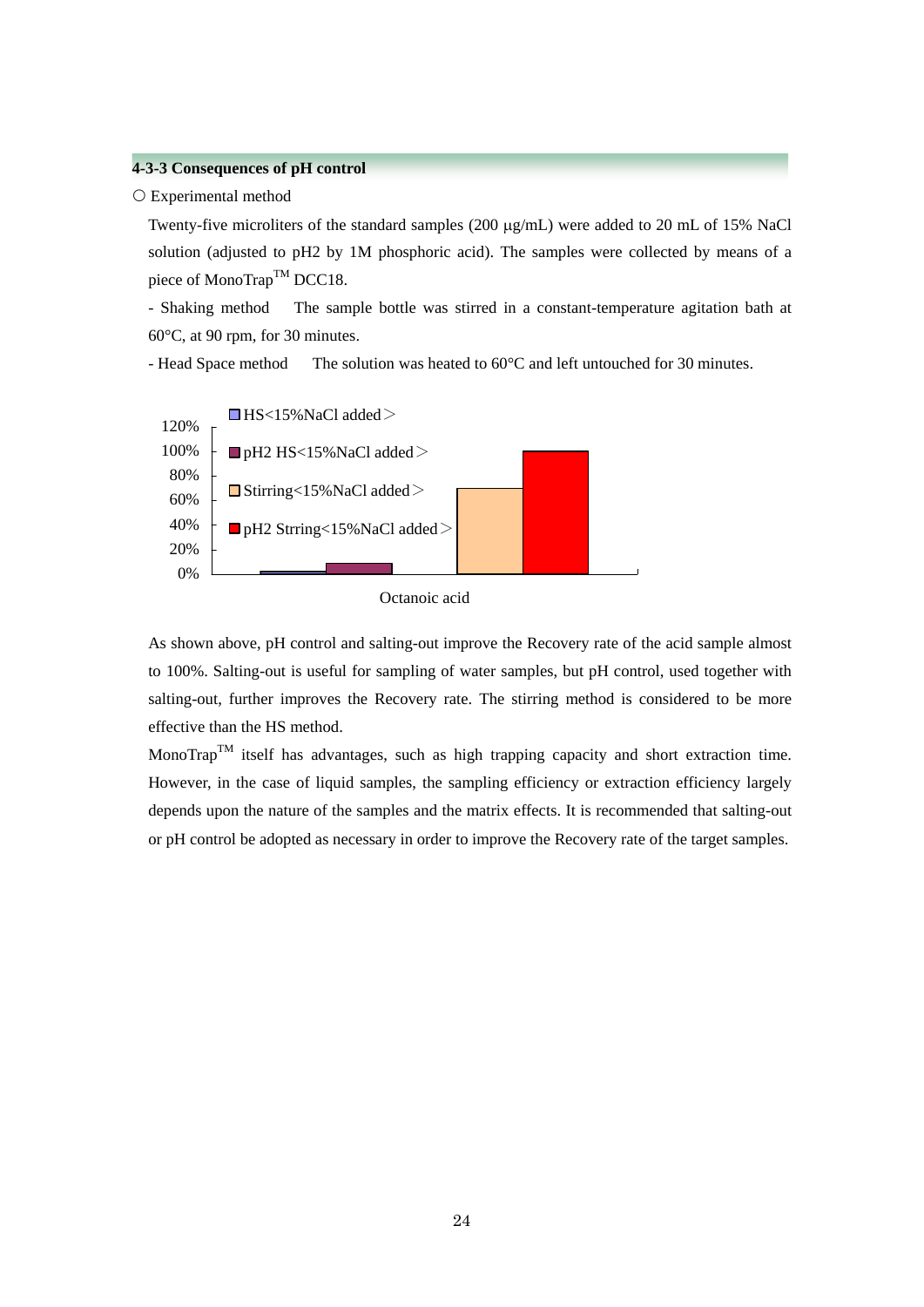# **5. Analysis operation after sampling**

#### Desorption factor

The through-pore in monolithic structure allows the extraction solvent to come into contact with the entire surface, largely facilitating the desorption of samples. MonoTrap<sup>TM</sup> can be used for both the solvent extraction and the thermal desorption. The disk type in particular is suitable for the solvent extraction and the rod type for the thermal desorption.



## **5-1 The most suitable method of solvent extraction**

The samples trapped by MonoTrap<sup>TM</sup> can be extracted by a small amount of solvent within a short time.



At least 200 μL of extraction solvent is required for the extraction of samples for the purpose of screening analysis, and at least 500 μL is required for the purpose of quantitative analysis.

Depending upon the target sample concentration, the concentrating operation, such as nitrogen gas purge, may be desirable to improve the sensitivity. In this case, due attention should be paid to the loss of volatile components to be extracted. It is recommended that the vial be exposed to ultrasound for a short time during extraction.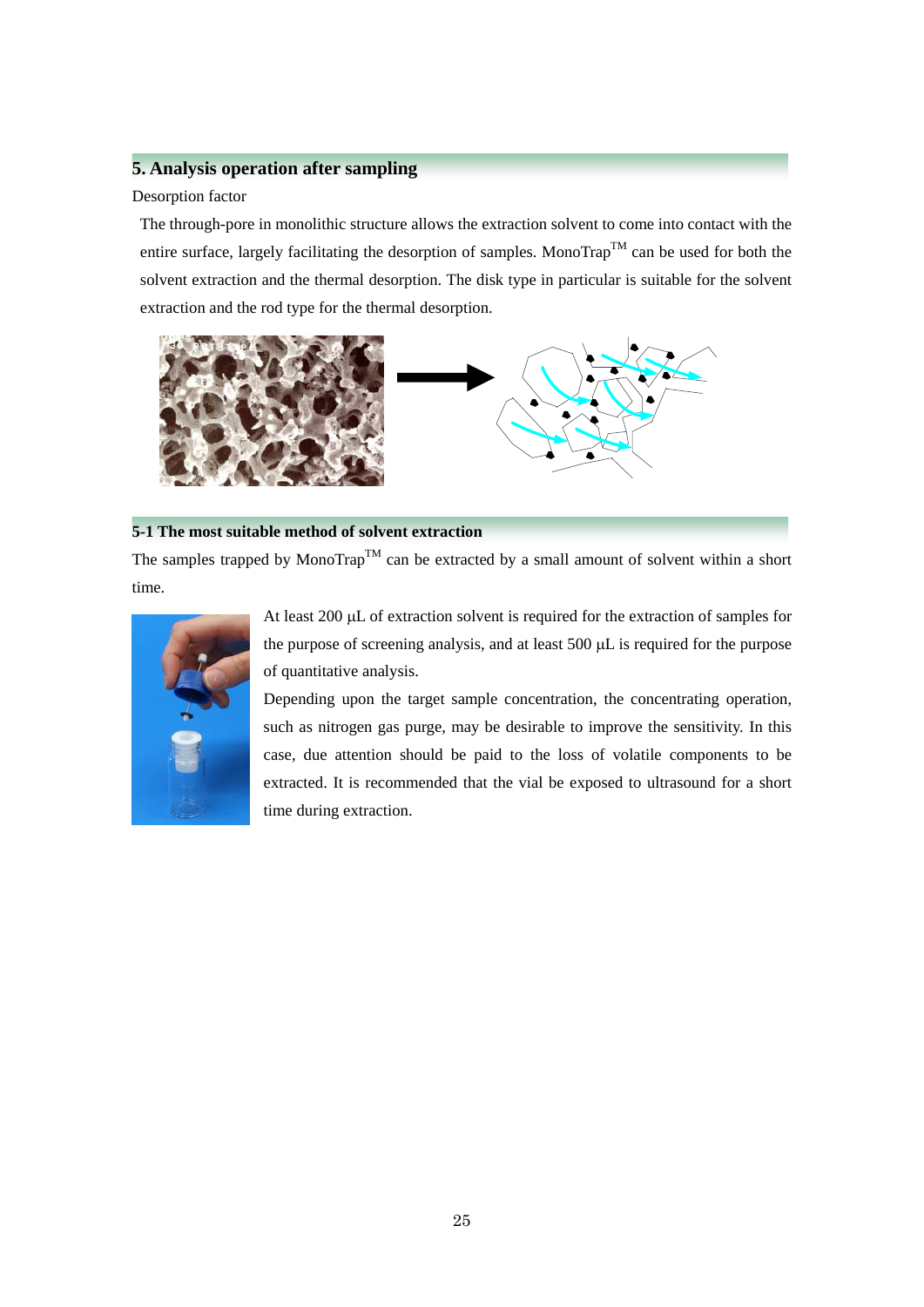## **5-1-1 Extraction time**

The graph below shows the variation of the Recovery rate of the extraction with 500 μL of dichloromethane according to the time of exposure to ultrasound. It suggests that an exposure to ultrasound for around one minute allows sufficient Recovery rate to be attained.

#### { Experimental method

The standard samples in the amount corresponding to 125 ppb of concentration in ambient atmosphere were added to a hermetically sealed vial (with a capacity of 40 mL). They were then subjected to sampling (at  $60^{\circ}$ C) by means of a piece of MonoTrap<sup>TM</sup> DCC18, changing the ultrasound exposure time during extraction. Subsequently, the Recovery rate was measured.



Ultrasound exposure time and Recovery rate

**Please note, however, that exposing the vial to ultrasound for too long a time may cause it to be heated and the solvent to be volatilized. (As a guide, the effect of exposure is reduced when the time exceeds five minutes.)**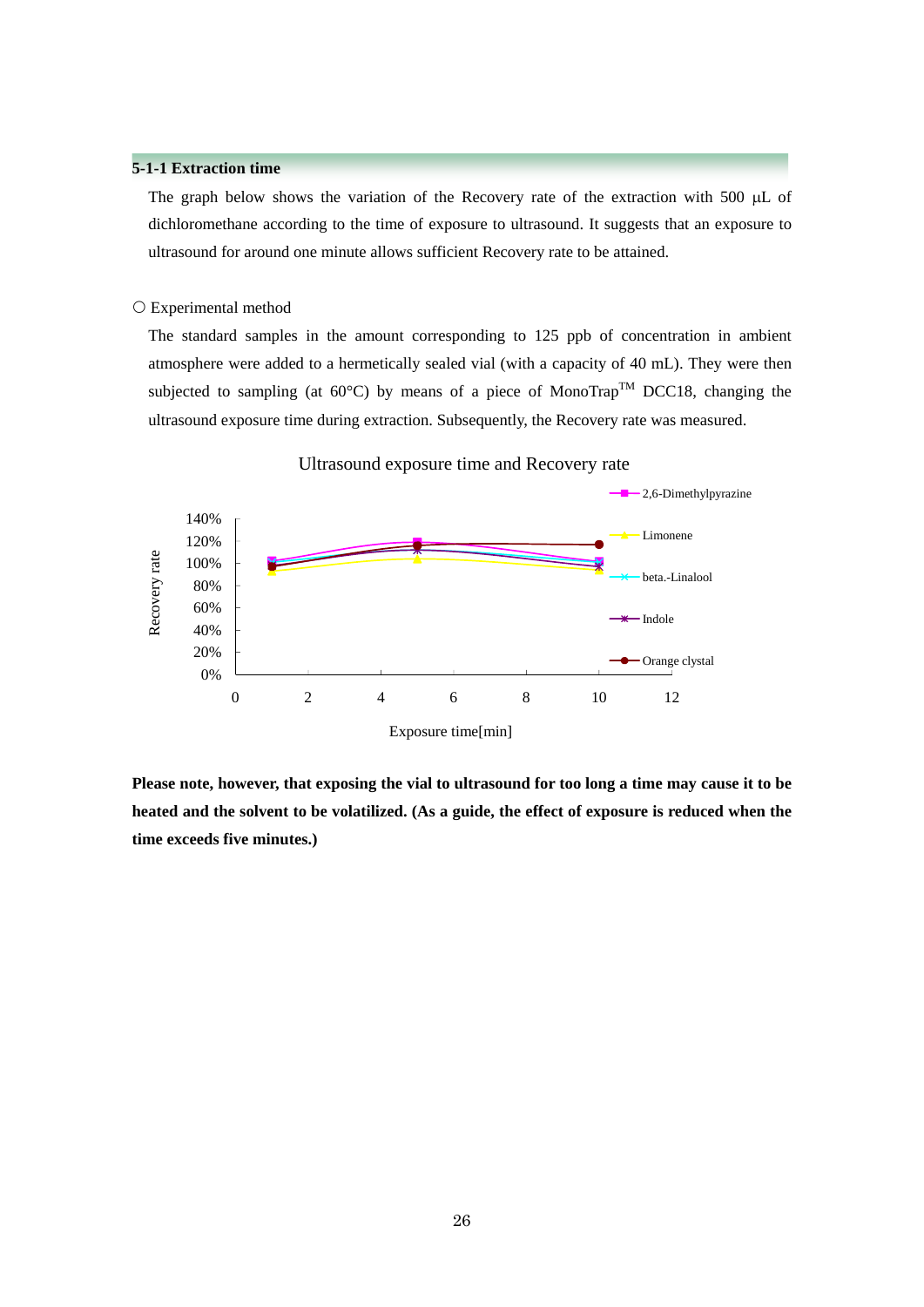## **5-1-2 Comparison of recovery rate by different solvents**

The solvent to be used for extraction should be selected according to the samples to be extracted. Dichloromethane, acetone, methanol, ethanol, hexane or other solvents can be used for MonoTrap<sup>TM</sup>. The Recovery rate may differ depending on the selected solvent, so please select the one that is suitable for your purpose.

 $\circ$  Experimental method: standard samples in the amount corresponding to 100 ppb of concentration in an ambient atmosphere were added to a hermetically sealed vial (with a capacity of 40 mL). They were then subjected to sampling (at  $60^{\circ}$ C) by means of a piece of MonoTrap<sup>TM</sup> DCC18, and extracted with 500 μL of the solvent indicated below.



In this experiment, samples were extracted most effectively when dichloromethane was used. For DCC18 used here, which includes activated carbon on its frame, it is recommended to use highly solvent dichloromethane or acetone. Concerning DSC18, which does not have an adsorptive capacity supplied by activated carbon, only a small difference in extraction efficiency is caused by the different solvents.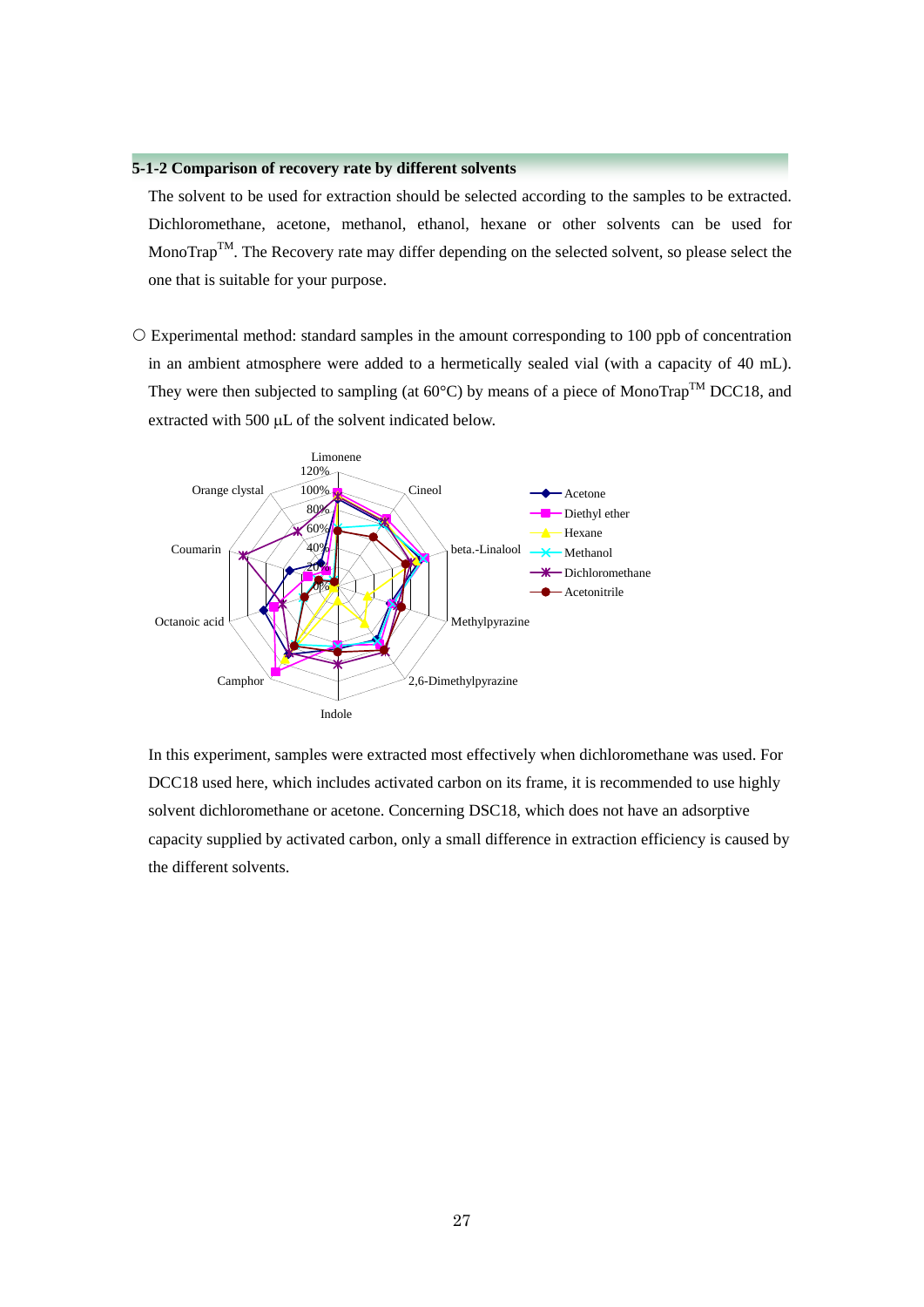#### **5-2 Reproducibility and quantitativeness of extraction efficiency (linearity)**

Highly reproducible data can be obtained by a simply designed concentration analysis method using MonoTrap<sup>TM</sup>.

{ Experimental method: standard samples in the amount corresponding to 100 ppb of concentration in ambient atmosphere were added to a hermetically sealed vial (with a capacity of 40 mL). They were then subjected to sampling (at  $60^{\circ}$ C) by means of a piece of MonoTrap<sup>TM</sup> DCC18. and extracted with 500 μL of solvent.

|                 |                                         | n1     | n2     | n3     | n4     | n5     | $C_{V}$ |
|-----------------|-----------------------------------------|--------|--------|--------|--------|--------|---------|
| Terpene alcohol | Limonene                                | 494006 | 485681 | 496876 | 536678 | 445839 | 7%      |
|                 | Cineol                                  | 466202 | 462056 | 467971 | 503924 | 414963 | 7%      |
|                 | beta.-Linaloo                           | 374763 | 376581 | 379221 | 409548 | 344641 | 6%      |
|                 | Methylpyrazine                          | 475084 | 495867 | 400198 | 444554 | 478906 | 8%      |
|                 | Nitrogen compounds 2,6-Dimethylpyrazine | 600413 | 615705 | 515633 | 551620 | 587695 | 7%      |
|                 | Indole                                  | 933392 | 943024 | 799651 | 865060 | 902124 | 7%      |
|                 | Camphor                                 | 392101 | 416782 | 352397 | 401182 | 382398 | 6%      |
| ketone carbonyl | Caprylic acid                           | 222252 | 249125 | 189229 | 208219 | 181751 | 13%     |
|                 | Coumarin                                | 406345 | 433194 | 346172 | 405409 | 383219 | 8%      |
|                 | Orange clystal                          | 435164 | 456385 | 339972 | 436287 | 433021 | 11%     |

Reproducibility of recovery rate

#### **Check of linearity**

{ Experimental method: standard samples were directly added to a hermetically sealed vial in amounts that were appropriate to obtain each concentration in a vapor phase, and heated to 60°C, then subjected to sampling by means of a piece of MonoTrap<sup>TM</sup> DCC18. They were then extracted with 500 μL of dichloromethane while being exposed to ultrasound and measured.



As shown above, almost complete linearity, that is to say, quantitativeness was confirmed. The values of linearity may vary depending upon the adsorptive characteristics of the samples.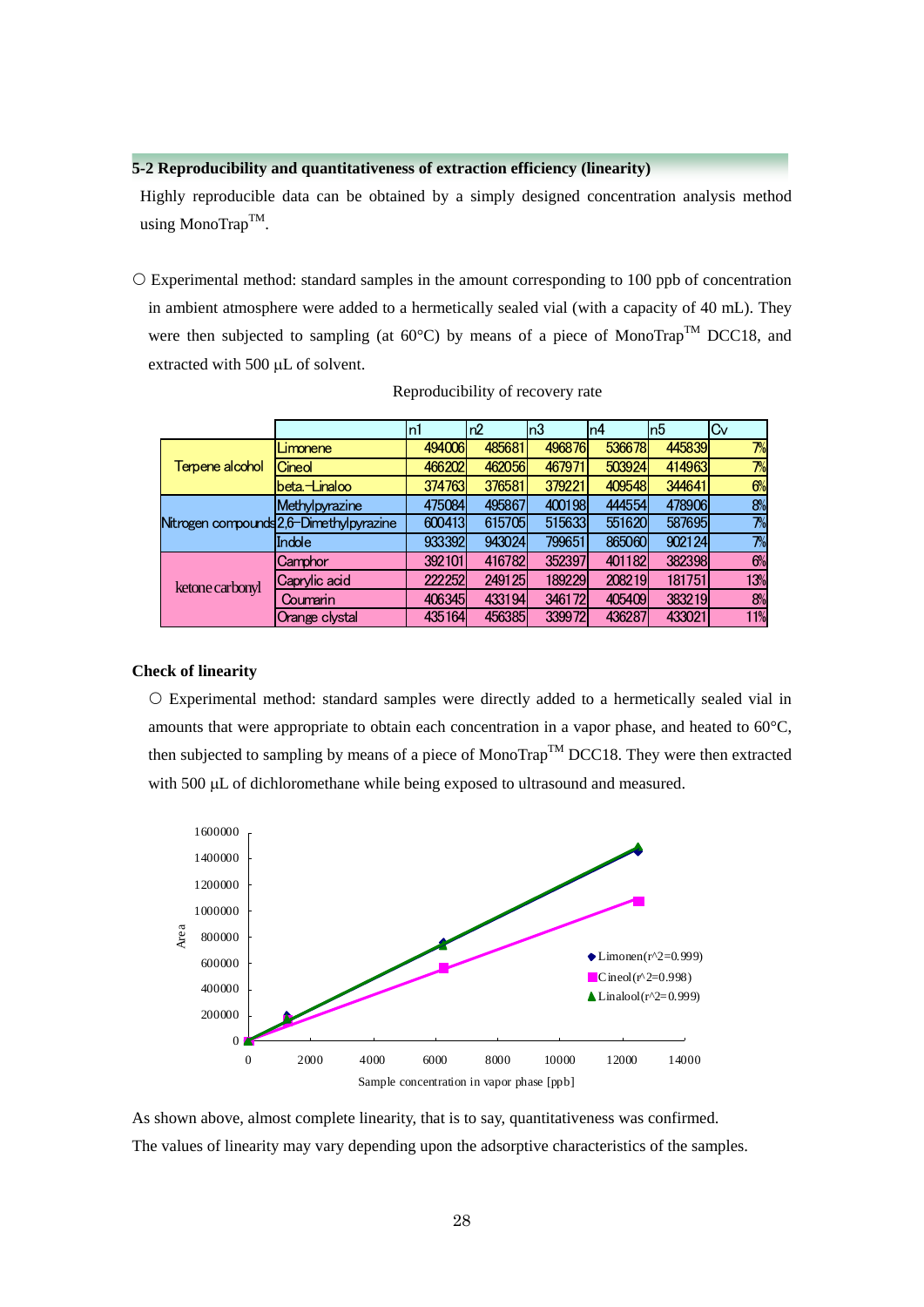## **5-3 Detection limit**

The detection limit of the methylpyridine whose LogP is small has been measured as described below.

Experimental method: a certain amount of standard samples were added to 20 mL of 15% NaCl solution and then subjected to sampling by means of a piece of MonoTrap<sup>TM</sup> DCC18. The solution was stirred in a constant-temperature agitation bath at 60°C, at 90 rpm, for 30 minutes. Samples were extracted with 200 μL of dichloromethane and measured in the GC-MS SIM mode and Splitless mode.

The absolute volume of methylpyradine in solution of sample concentration of 100 ppb is 2 ng, and that in the case of 10 ppb is 0.2 ng. If 100% of the sample is collected and extracted, as 200 mL of solvent is used, the absolute volume collected is 10 pg and 1 pg respectively.

In this experiment, the sample, even after being diluted 200 times in the course of the solvent extraction, could be collected from solution of such low concentration as 10 ppt. Even higher sensitivity can be expected when using some other methods, such as the thermal desorption method in which the whole volume is inserted into the analysis device. Higher sensitivity can be also expected to be obtained by increasing the volume of the samples.



29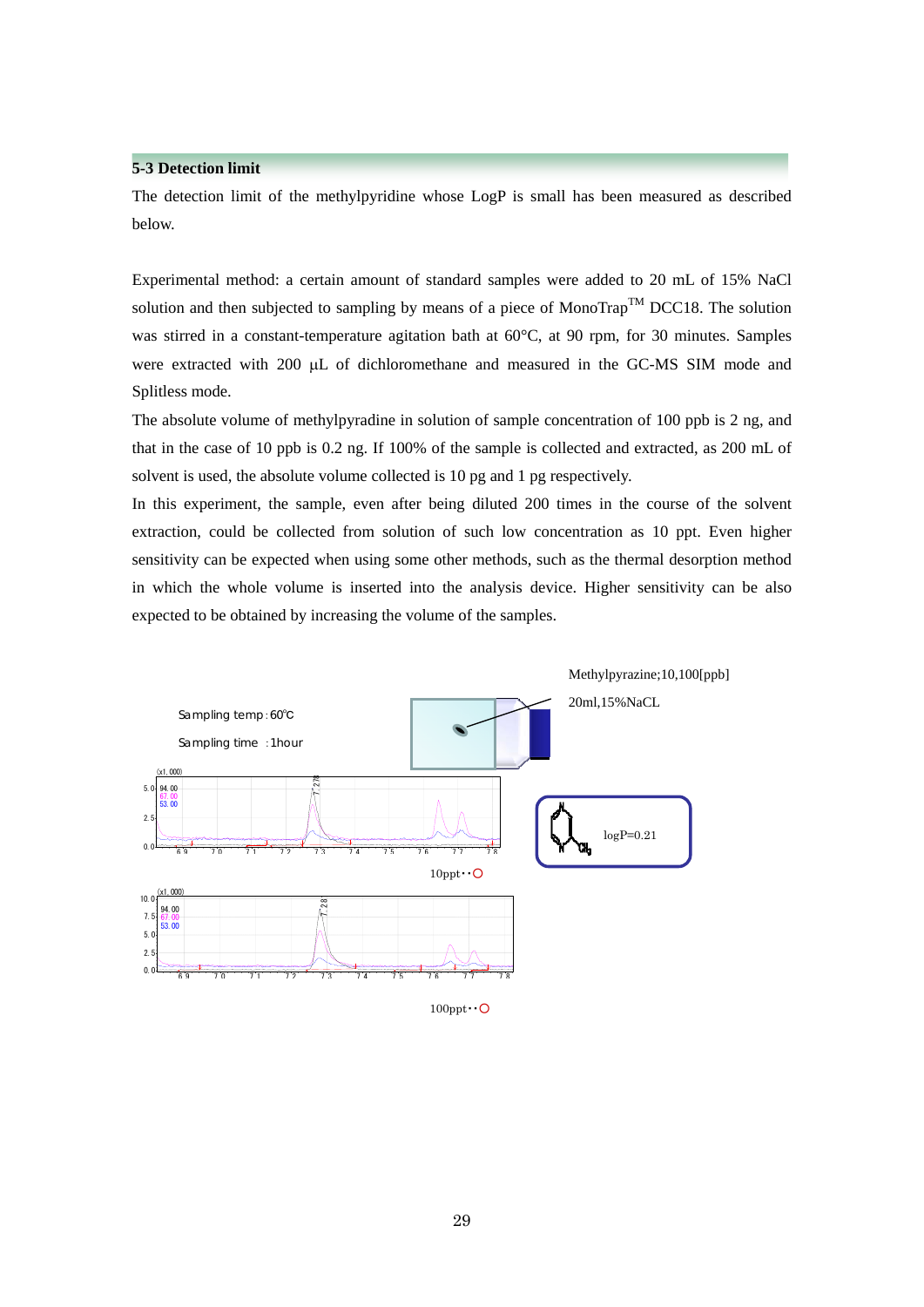# **6. Analysis method using peripheral accessories**

Accessories are available such as holders and fittings for the MonoTrap<sup>TM</sup> for sampling. These accessories greatly help in the sampling operations. We recommend you use them for effective sampling.

## **6-1 Introduction to useful peripheral accessories**

# **1. HS-MT-Sampling Kit (1050-79002)**

This kit enables processes from sampling to extraction using the HS method without the need to directly touch the MonoTrap<sup>TM</sup> and is supposed to reduce contamination and improve reproducibility.



Place the MT Holder so that it stands on the MT Stand.

(1) Graps the MonoTrap<sup>TM</sup> with tweezers and insert the holder into the hole on the MonoTrap<sup>TM</sup>.

(2) Hold MT Holder with pliers whose ends have been cleaned and pass it through the septum. Put a cap on top of the Holder.

(3) Tighten the septum on the vial.

# **MT Extract Cup with Vial**



(1) Fill the MT Extract Cup with the extraction solvent and tighten the septum.

(2) Put the vial in an ultrasonic cleaner and expose it to ultrasound to accelerate the extraction.

## **2. MonoTrap Start-Up Kit (1050-79001)**



This kit includes: MT Stand  $\times$  1, MT Holder  $\times$  5, MT Extract Cup with Vial  $\times$  5, Clean Pin Hole Septum with vial  $\times$  5, 200-µL glass insert (flat bottom)  $\times$  40 and 4 types of MonoTrap  $\times$  20 each. All the necessary tools are included in each set.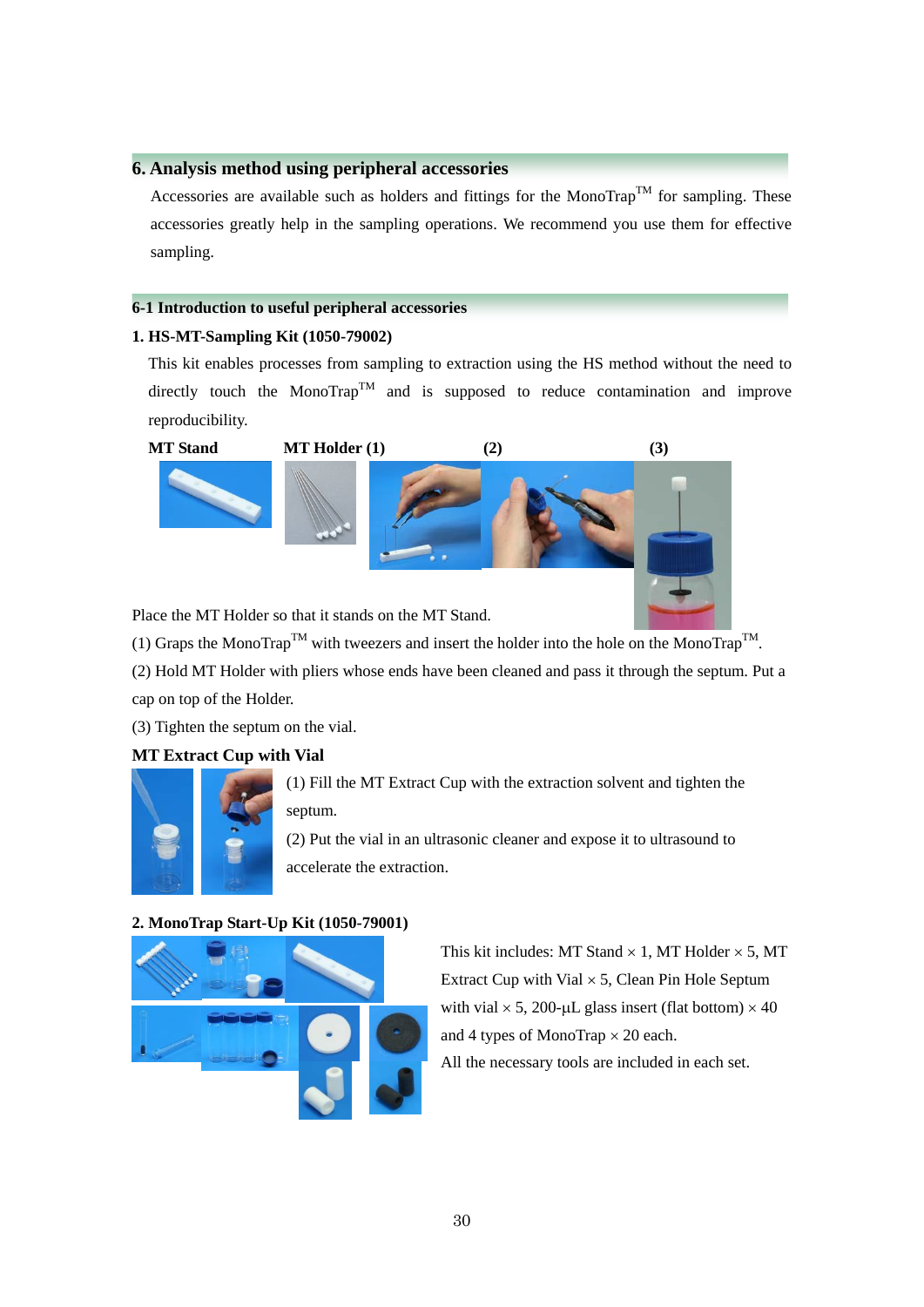#### **Shaker**

If stirring is required, it is recommended that you use the constant-temperature agitation bath shown below.



## **6-2 Measurement of procedural blank**

Measurement of procedural blank level

Measure the procedural blank level at first.

As both the DCC18 and DSC18 are high-efficiency adsorptive devices, they also adsorb components in the ambient air during the procedures. Therefore, it is important to measure and ascertain the procedural blank level before sampling.

#### **Step 1**



Put MonoTrap<sup>TM</sup> into the vial to be used for sampling (use MonoTrap<sup>TM</sup> of the same quantity as used for sampling).

Leave the vial untouched in the same temperature for the same time as in the case of sampling of liquid samples according to the HS method.



#### **Step 2**

Take Mono $\text{Trap}^{\text{TM}}$  out of the vial and subject it to extraction with a solvent.

## **Step 3**

Analyze the blank components under the same conditions as those for the analysis of actual samples.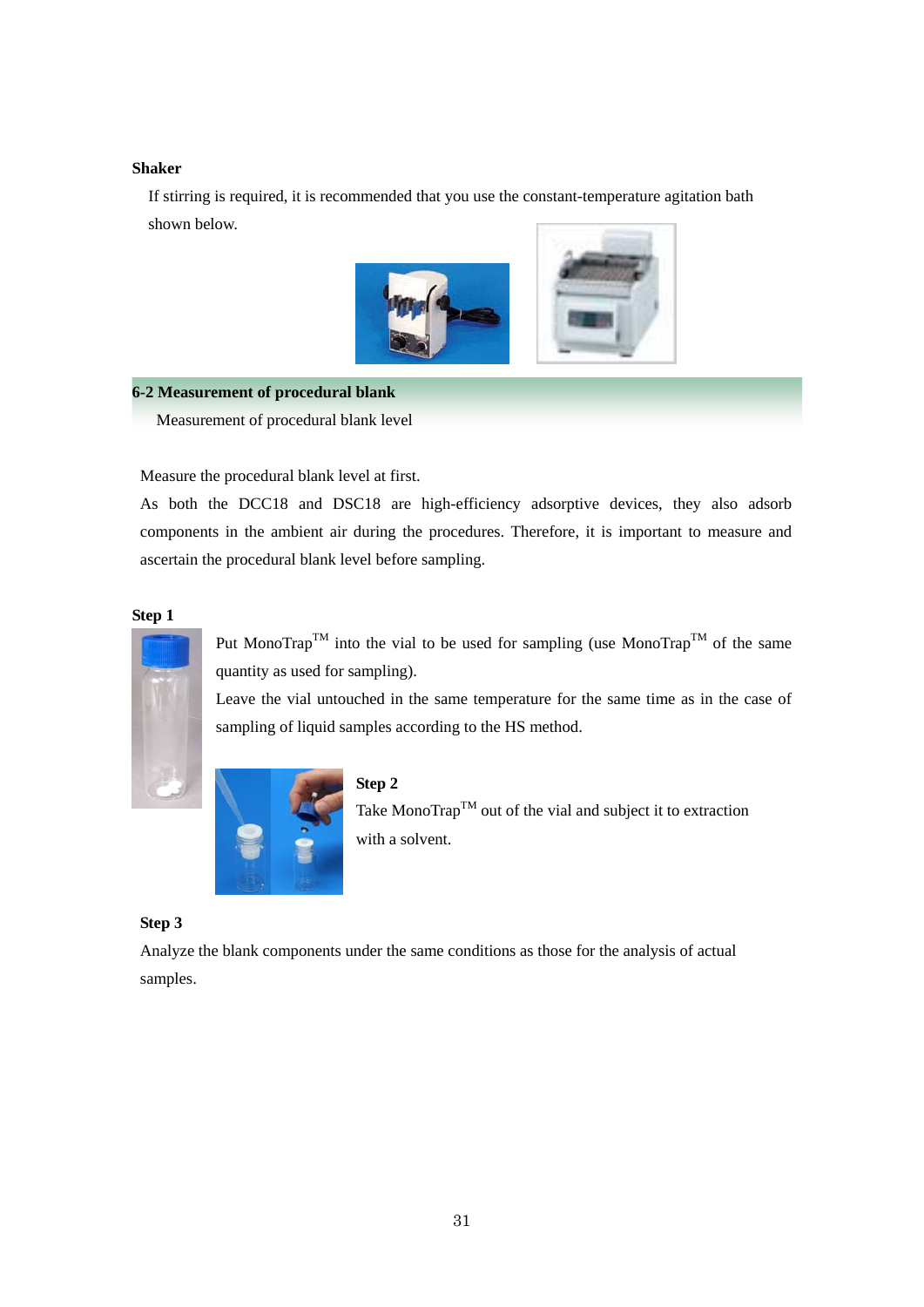This measurement is intended to ascertain the extent to which the blank level in the ambient air and the conditions from sampling to extraction of the actual samples has consequences over the sampling and extraction. Note that the components detected in the blank test include those coming from the bottle used for sampling, from ambient air or from contamination caused when concentrating the solvent. Some components coming from MonoTrap<sup>TM</sup> itself are also detected.

**Comparison of blank level with sweet potato-based distilled liquor (without concentration)** 



The graph shown above provides a comparison of the chromatograph obtained by analysis using GC-MS of sweet potato-based distilled liquor sampled using the stirring method and the one obtained by blank test using MonoTrap<sup>TM</sup> (DCC18) subjected to solvent extraction. In the experiment, 200 μL of solvent is used. The graph shows that a small amount of the components have been detected by the blank test.





The graph shown above provides a comparison of the chromatograph obtained by analysis using GC-MS of lily petals sampled by the passive method and the one obtained by blank test using MonoTrap<sup>TM</sup> (DCC18) subjected to solvent extraction. In the experiment, both of the actual sample and the blank were extracted with 1000 μL of solvent and concentrated to a few microns. As shown in this case, if concentration is performed by 1000 times, some components (mainly coming from the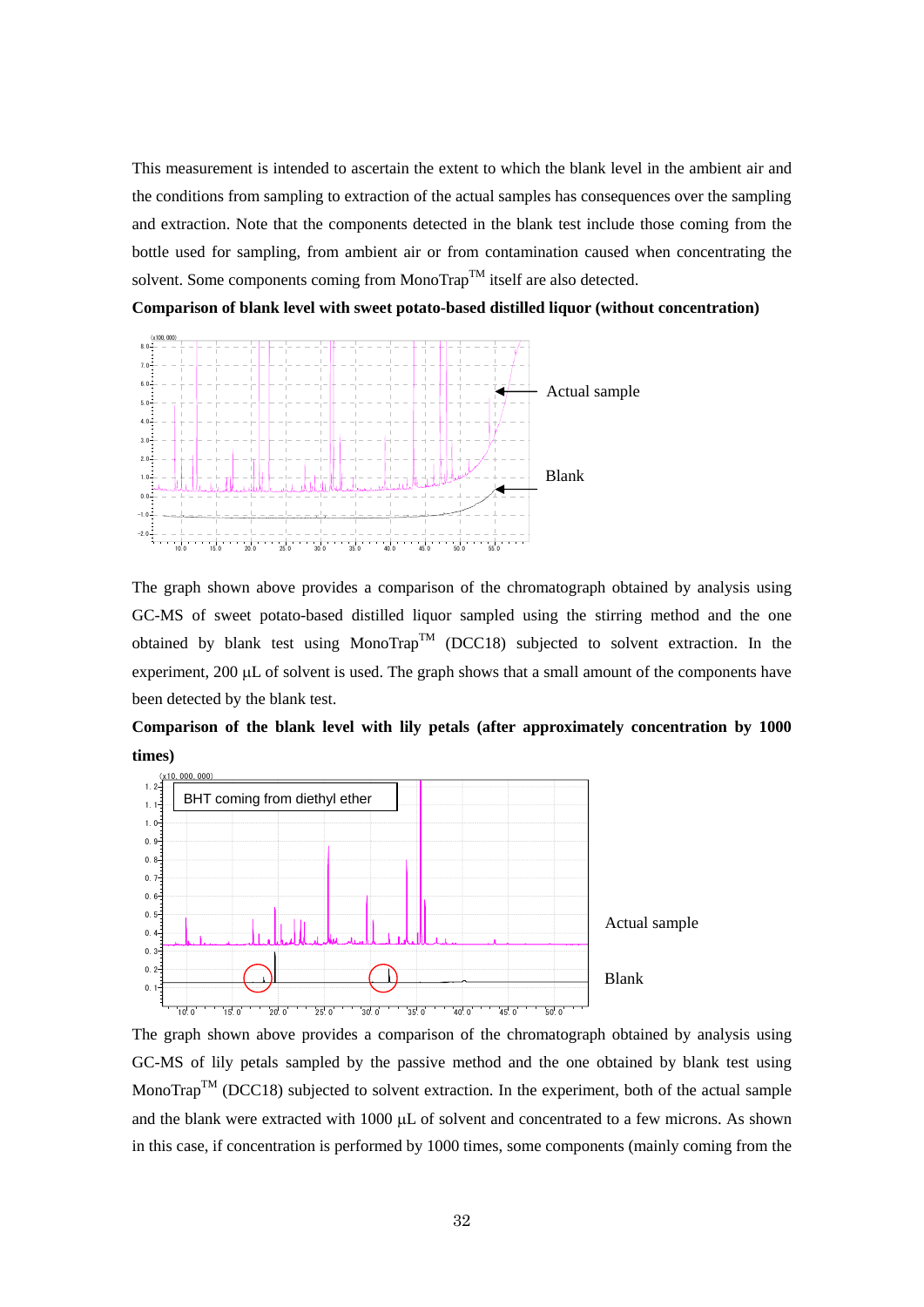base material of MonoTrap<sup>TM</sup>) are observed in the blank test. Therefore, if you want to subject MonoTrap<sup>TM</sup> to a high concentration, it is recommended that you conduct a blank test before sampling the actual sample to ascertain the procedural blank level and to compare it with the actual sample.



Three sampling methods are described below.

# **6-3 Head space sampling**

For sampling using the head space method, please use the HS-MT-Sampling Kit, which allows easy and accurate sampling.

 ${\rm C}$  Grasp MonoTrap<sup>TM</sup> with (cleaned) tweezers and insert it into the septum from the rear side. Adjust the position as shown in the figure at the lower left. Heat it to approximately 60°C and leave it untouched for 20 minutes or more.

In the case of a solid sample, MonoTrap<sup>TM</sup> may be put directly on the sample. In the case of a liquid sample using the head space method, the Recovery rate is expected to be improved through salting-out and pH control.

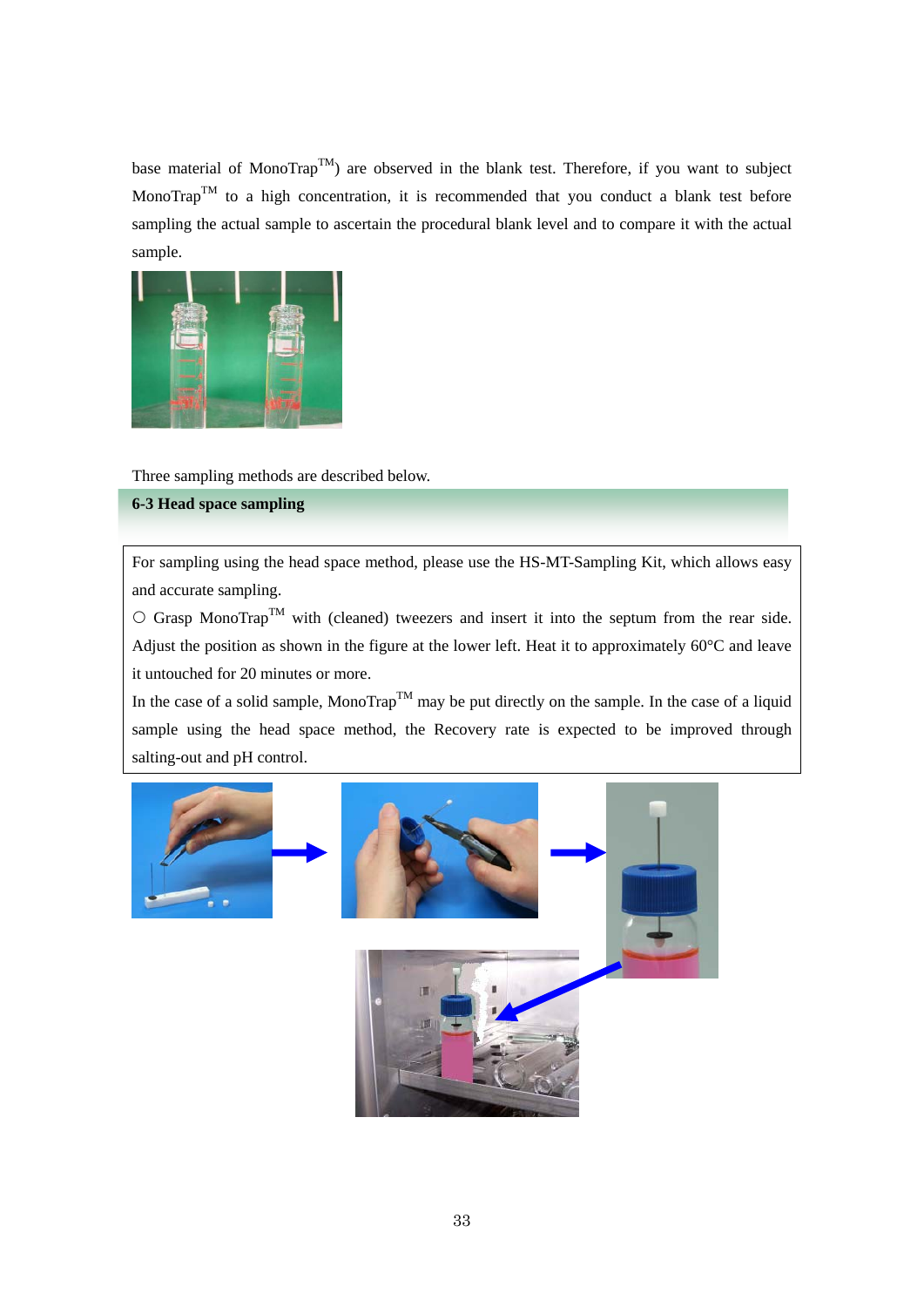## **6-4 Stirring sampling**

This method is very useful for low-viscosity liquid samples at low concentration.

The hydrophobicity of MonoTrap<sup>TM</sup> allows it to trap samples while floating on the surface of the liquid. Stirring the liquid sample with MonoTrap<sup>TM</sup> accelerates the movement of components contained by the solution to shorten the time required to attain vapor-liquid equilibrium.

The stirring method described below is useful for sampling low-viscosity liquid samples at low concentration. When using this method for high-viscosity liquid samples, dilute the sample with pure water or suchlike before sampling.

Stir the sample at approximately 90 rpm while heating it to 60°C for 20 minutes or more. As in the case of the head space method for liquid samples, the Recovery rate can be improved through salting-out and pH control.

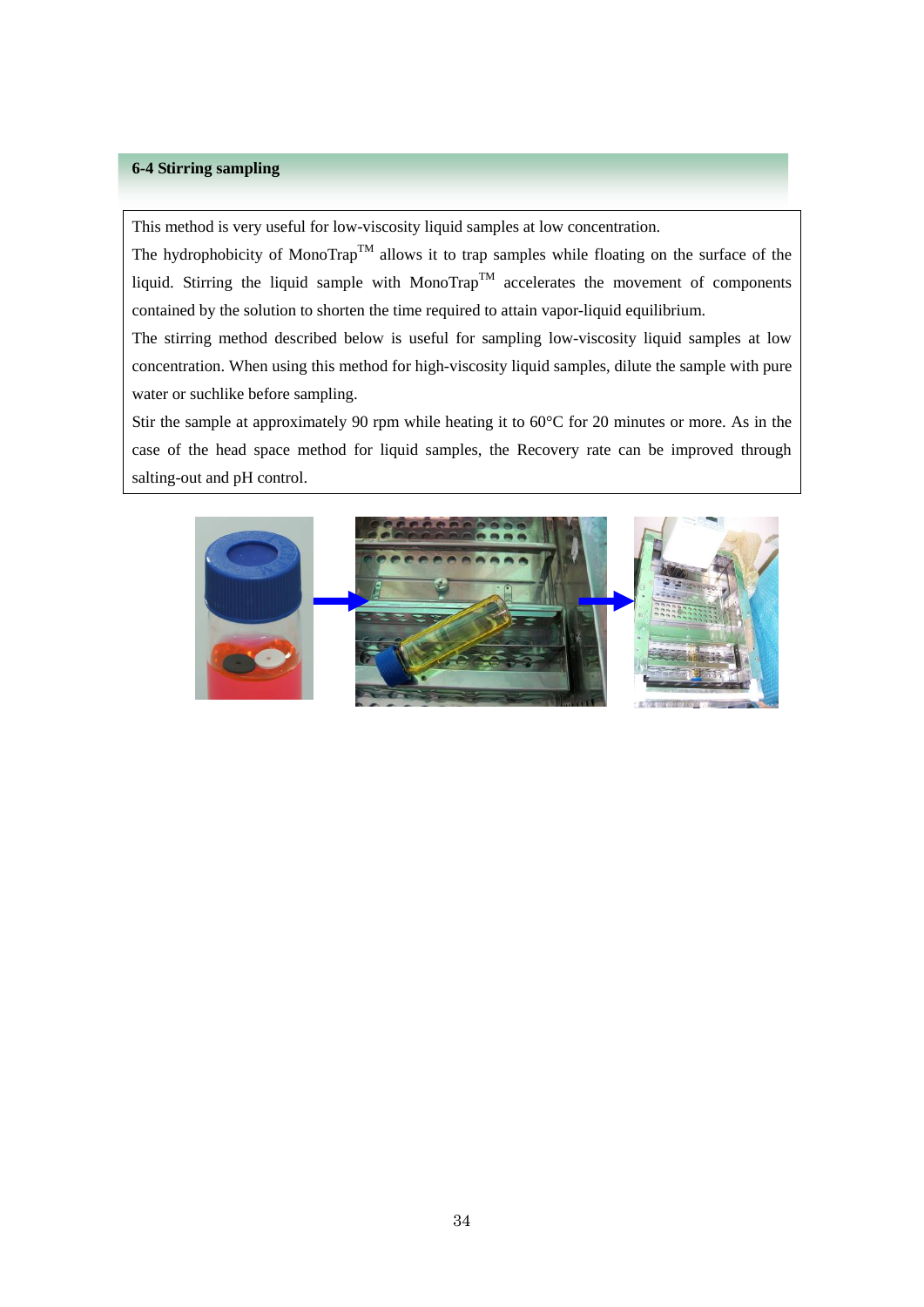## **6-5 Passive sampling**

This method is useful for sampling the aroma components of flowers in their natural state.

Cut off one end of a Tedler Bag to create a sack and cover the flower with it from above. Put MonoTrap<sup>TM</sup> inside the sack and leave it untouched for three hours or more. If the concentration is supposed to be low, increase the number of pieces of MonoTrap<sup>TM</sup> inside to improve the sensitivity. As the efficiency depends on the room temperature, it is recommended that you use a long sampling time.

(As a guide, about 24 hours is required for a low-concentration sample.)